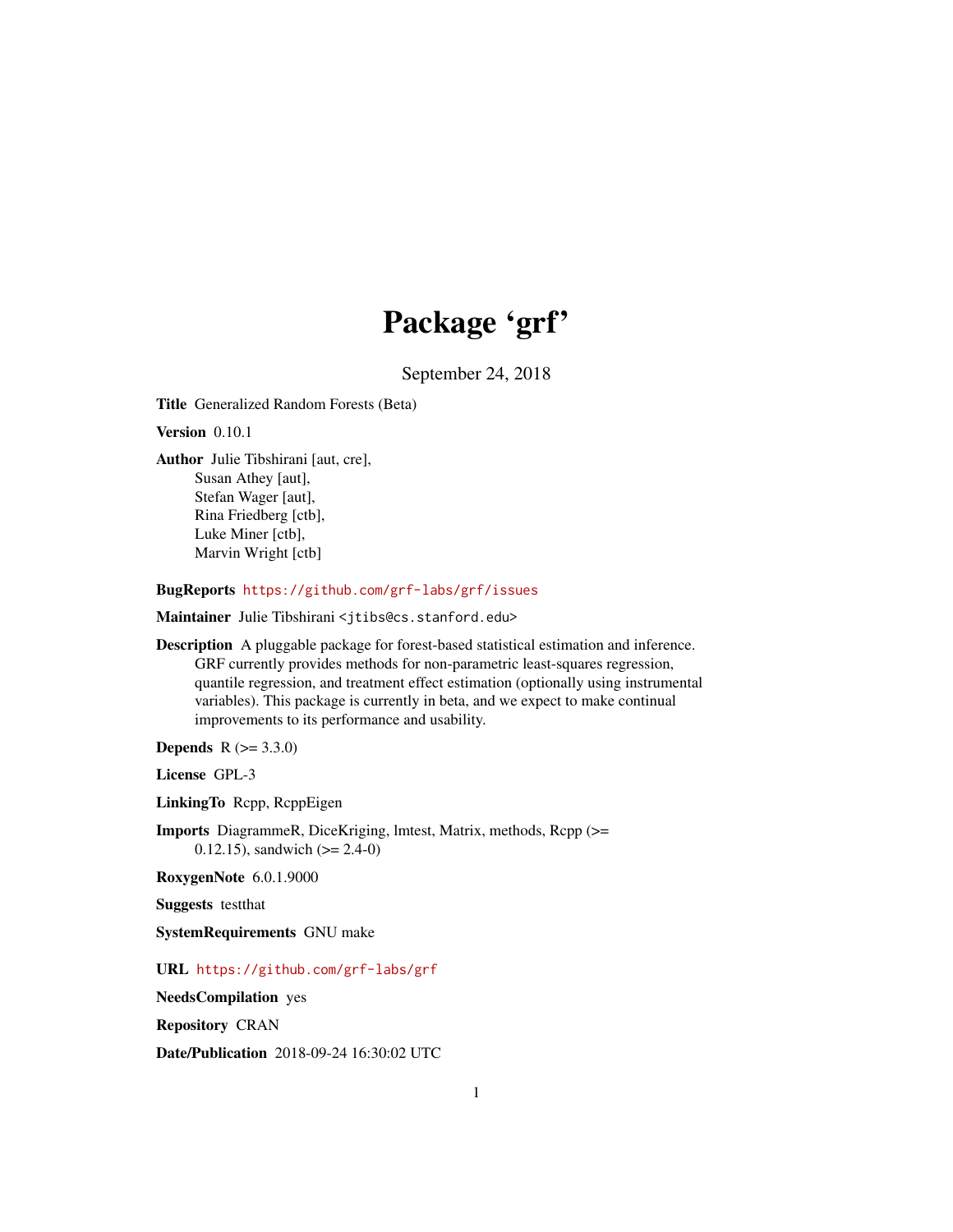# <span id="page-1-0"></span>R topics documented:

|       |                                                                                                                    | $\overline{2}$ |
|-------|--------------------------------------------------------------------------------------------------------------------|----------------|
|       |                                                                                                                    | $\overline{3}$ |
|       |                                                                                                                    | 5              |
|       | $create\_dot\_body \ldots \ldots \ldots \ldots \ldots \ldots \ldots \ldots \ldots \ldots \ldots \ldots \ldots$     | $\overline{7}$ |
|       |                                                                                                                    | $\sqrt{8}$     |
|       |                                                                                                                    | -9             |
|       |                                                                                                                    | -10            |
|       |                                                                                                                    | -11            |
|       | -12                                                                                                                |                |
|       |                                                                                                                    | 14             |
|       |                                                                                                                    | 15             |
|       |                                                                                                                    |                |
|       |                                                                                                                    | 17             |
|       |                                                                                                                    |                |
|       | $predict. instrumental_forest \dots \dots \dots \dots \dots \dots \dots \dots \dots \dots \dots \dots \dots \dots$ | <sup>19</sup>  |
|       |                                                                                                                    | <b>20</b>      |
|       |                                                                                                                    | 21             |
|       |                                                                                                                    | 22             |
|       |                                                                                                                    | 24             |
|       |                                                                                                                    | 24             |
|       |                                                                                                                    | 25             |
|       |                                                                                                                    | 26             |
|       |                                                                                                                    | 28             |
|       |                                                                                                                    | 29             |
|       |                                                                                                                    | <b>30</b>      |
|       |                                                                                                                    | 32             |
|       |                                                                                                                    |                |
|       |                                                                                                                    |                |
| Index |                                                                                                                    | 36             |

average\_partial\_effect

*Estimate average partial effects using a causal forest*

# Description

Gets estimates of the average partial effect, in particular the (conditional) average treatment effect (target.sample = all):  $1/n$  sum\_i =  $1^n$ n Cov[Wi, Yi | X = Xi] / Var[Wi | X = Xi]. Note that for a binary unconfounded treatment, the average partial effect matches the average treatment effect.

# Usage

```
average_partial_effect(forest, calibrate.weights = TRUE, subset = NULL)
```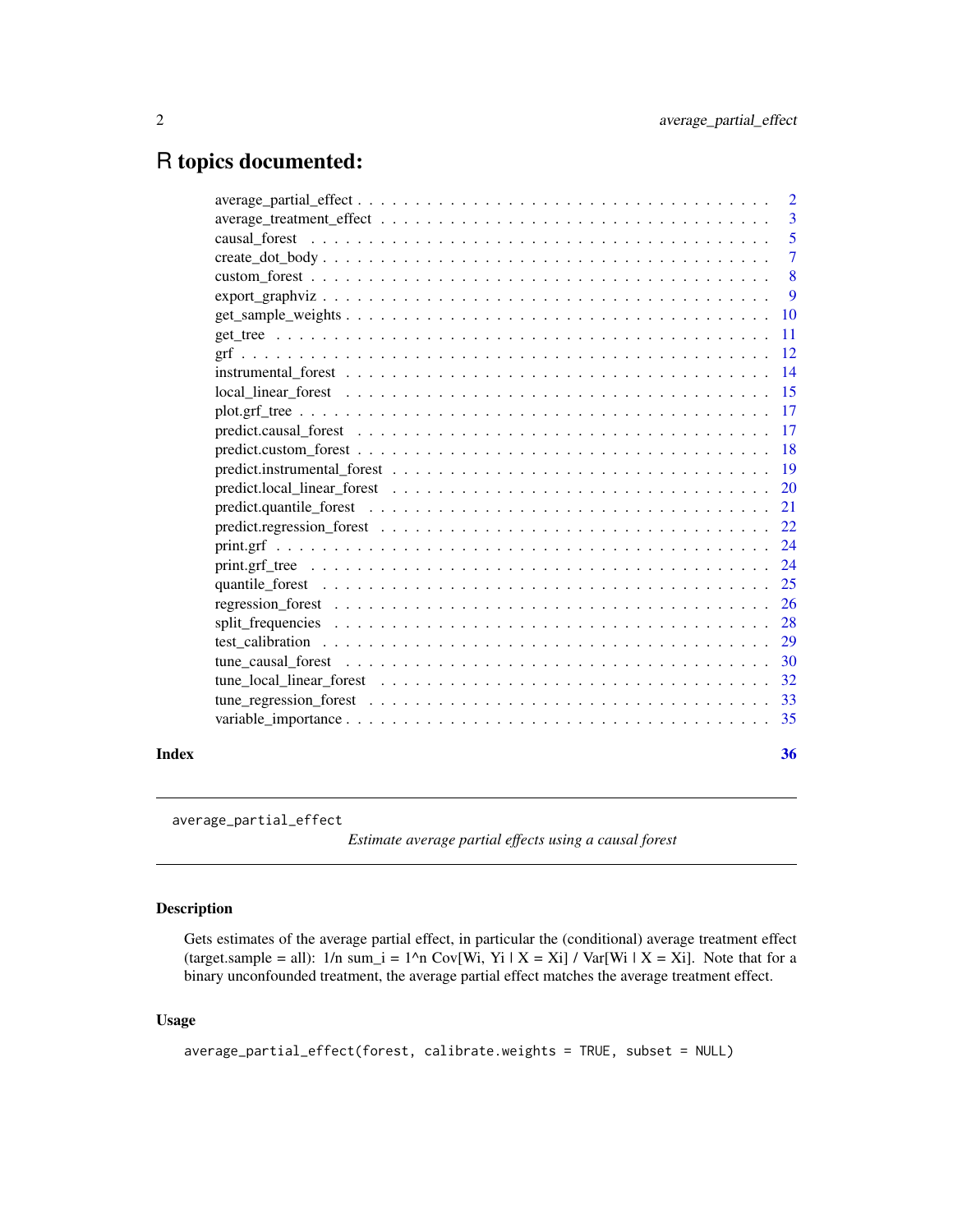#### <span id="page-2-0"></span>**Arguments**

| forest            | The trained forest.                                                                                                                                                                                                              |
|-------------------|----------------------------------------------------------------------------------------------------------------------------------------------------------------------------------------------------------------------------------|
| calibrate.weights |                                                                                                                                                                                                                                  |
|                   | Whether to force debiasing weights to match expected moments for 1, W, W.hat,<br>and $1/\text{Var}[W X]$ .                                                                                                                       |
| subset            | Specifies a subset of the training examples over which we estimate the ATE.<br>WARNING: For valid statistical performance, the subset should be defined only<br>using features Xi, not using the treatment Wi or the outcome Yi. |

# Value

An estimate of the average partial effect, along with standard error.

#### Examples

```
## Not run:
n = 2000; p = 10X = matrix(rnorm(n*p), n, p)W = rbinom(n, 1, 1/(1 + \exp(-X[, 2])) + rnorm(n)
Y = pmax(X[, 1], 0) * W + X[, 2] + pmin(X[, 3], 0) + norm(n)tau. forest = causal_forest(X, Y, W)
tau = predict(tau.forest)average_partial_effect(tau.forest)
average_partial_effect(tau.forest, subset = X[, 1] > 0)
```
## End(Not run)

average\_treatment\_effect

*Estimate average treatment effects using a causal forest*

#### Description

Gets estimates of one of the following.

- The (conditional) average treatment effect (target.sample = all): sum\_i =  $1^{\wedge}n$  E[Y(1) Y(0) |  $X = X_i$ ] / n
- The (conditional) average treatment effect on the treated (target.sample = treated): sum\_Wi =  $1 E[Y(1) - Y(0) | X = Xi] / |i : Wi = 1|$
- The (conditional) average treatment effect on the controls (target.sample = control): sum\_Wi  $= 0$  E[Y(1) - Y(0) | X = Xi] / |i : Wi = 0|
- The overlap-weighted (conditional) average treatment effect sum  $i = 1^{\circ}n e(Xi) (1 e(Xi))$ E[Y(1) - Y(0) | X = Xi] / sum\_i = 1^n e(Xi) (1 - e(Xi)), where e(x) = P[Wi = 1 | Xi = x].

This last estimand is recommended by Li, Morgan, and Zaslavsky (JASA, 2017) in case of poor overlap (i.e., when the propensities  $e(x)$  may be very close to 0 or 1), as it doesn't involve dividing by estimated propensities.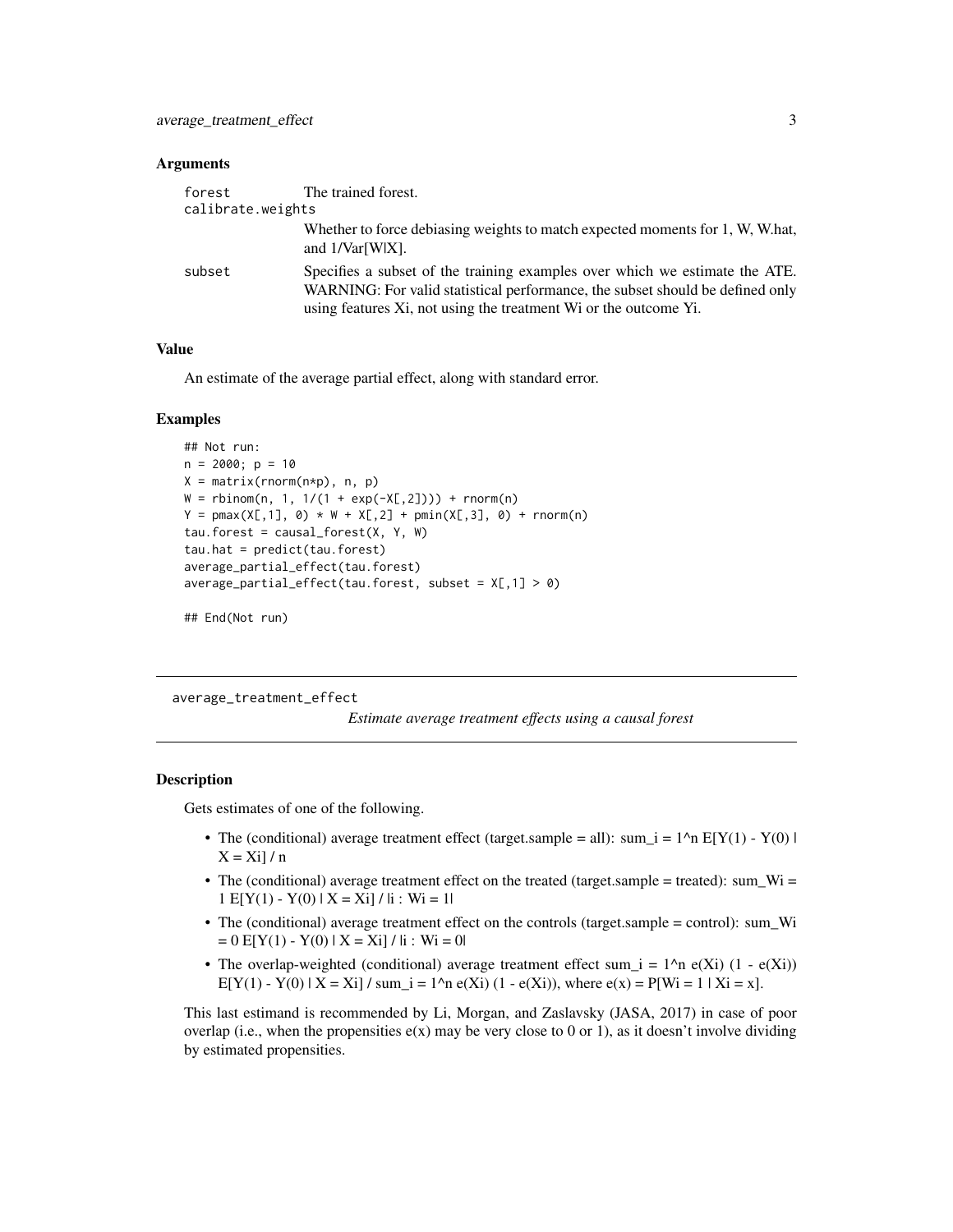```
average_treatment_effect(forest, target.sample = c("all", "treated",
  "control", "overlap"), method = c("AIPW", "TMLE"), subset = NULL)
```
#### Arguments

| forest        | The trained forest.                                                                                                                                                                                                            |
|---------------|--------------------------------------------------------------------------------------------------------------------------------------------------------------------------------------------------------------------------------|
| target.sample | Which sample to aggregate treatment effects over.                                                                                                                                                                              |
| method        | Method used for doubly robust inference. Can be either augmented inverse-<br>propensity weighting (AIPW), or targeted maximum likelihood estimation (TMLE).                                                                    |
| subset        | Specifies subset of the training examples over which we estimate the ATE.<br>WARNING: For valid statistical performance, the subset should be defined only<br>using features Xi, not using the treatment Wi or the outcome Yi. |

#### Value

An estimate of the average treatment effect, along with standard error.

#### Examples

```
## Not run:
# Train a causal forest.
n = 50; p = 10X = matrix(rnorm(n*p), n, p)W = rbinom(n, 1, 0.5)Y = pmax(X[, 1], 0) * W + X[, 2] + pmin(X[, 3], 0) + rnorm(n)c.forest = causal_forest(X, Y, W)# Predict using the forest.
X.test = matrix(0, 101, p)X.test[, 1] = seq(-2, 2, length.out = 101)c.pred = predict(c.forest, X.test)
# Estimate the conditional average treatment effect on the full sample (CATE).
average_treatment_effect(c.forest, target.sample = "all")
# Estimate the conditional average treatment effect on the treated sample (CATT).
# We don't expect much difference between the CATE and the CATT in this example,
# since treatment assignment was randomized.
average_treatment_effect(c.forest, target.sample = "treated")
# Estimate the conditional average treatment effect on samples with positive X[,1].
average_treatment_effect(c.forest, target.sample = "all", X[,1] > 0)
## End(Not run)
```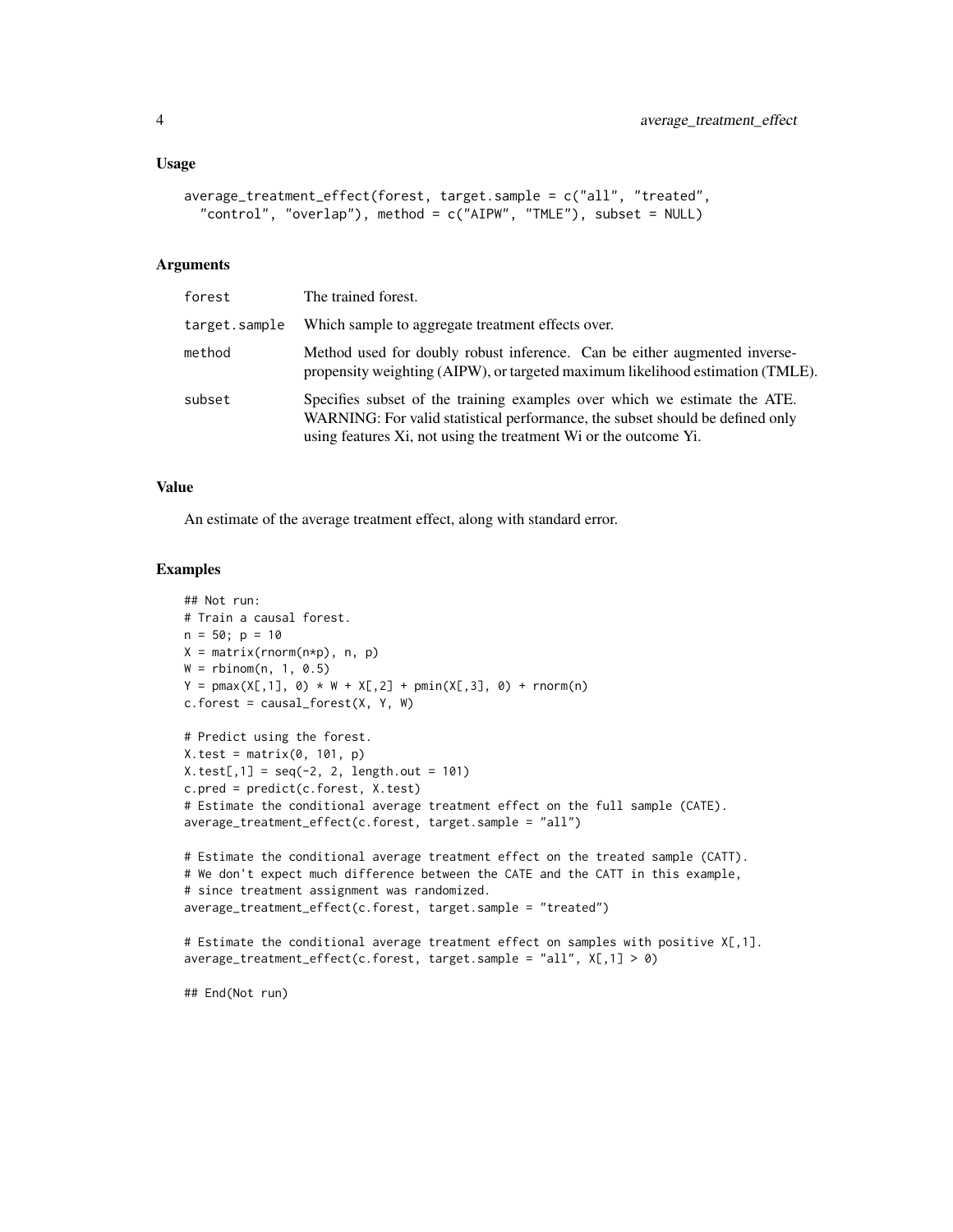<span id="page-4-0"></span>causal\_forest *Causal forest*

#### Description

Trains a causal forest that can be used to estimate conditional average treatment effects tau $(X)$ . When the treatment assignment W is binary and unconfounded, we have tau(X) =  $E[Y(1) - Y(0)]$  $X = x$ , where  $Y(0)$  and  $Y(1)$  are potential outcomes corresponding to the two possible treatment states. When W is continuous, we effectively estimate an average partial effect Cov[Y, W | X = x] /  $Var[W \mid X = x]$ , and interpret it as a treatment effect given unconfoundedness.

#### Usage

```
causal_forest(X, Y, W, Y.hat = NULL, W.hat = NULL, sample.fraction = 0.5,
 mtry = NULL, num.trees = 2000, num.threads = NULL,
 min.node.size = NULL, honesty = TRUE, honesty.fraction = NULL,
  ci.group.size = 2, alpha = NULL, imbalance.penalty = NULL,
  stabilize.splits = TRUE, compute.oob.predictions = TRUE, seed = NULL,
  clusters = NULL, samples_per_cluster = NULL, tune.parameters = FALSE,
  num.fit.trees = 200, num.fit.reps = 50, num.optimize.reps = 1000)
```

| X               | The covariates used in the causal regression.                                                                                                                                                                                               |
|-----------------|---------------------------------------------------------------------------------------------------------------------------------------------------------------------------------------------------------------------------------------------|
| Y               | The outcome.                                                                                                                                                                                                                                |
| W               | The treatment assignment (may be binary or real).                                                                                                                                                                                           |
| Y.hat           | Estimates of the expected responses $E[Y   X_i]$ , marginalizing over treatment.<br>If Y.hat = NULL, these are estimated using a separate regression forest. See<br>section 6.1.1 of the GRF paper for further discussion of this quantity. |
| W.hat           | Estimates of the treatment propensities $E[W   X_i]$ . If W.hat = NULL, these are<br>estimated using a separate regression forest.                                                                                                          |
| sample.fraction |                                                                                                                                                                                                                                             |
|                 | Fraction of the data used to build each tree. Note: If honesty $=$ TRUE, these<br>subsamples will further be cut by a factor of honesty.fraction.                                                                                           |
| mtry            | Number of variables tried for each split.                                                                                                                                                                                                   |
| num.trees       | Number of trees grown in the forest. Note: Getting accurate confidence intervals<br>generally requires more trees than getting accurate predictions.                                                                                        |
| num.threads     | Number of threads used in training. If set to NULL, the software automatically<br>selects an appropriate amount.                                                                                                                            |
| min.node.size   | A target for the minimum number of observations in each tree leaf. Note that<br>nodes with size smaller than min.node.size can occur, as in the original random-<br>Forest package.                                                         |
| honesty         | Whether to use honest splitting (i.e., sub-sample splitting).                                                                                                                                                                               |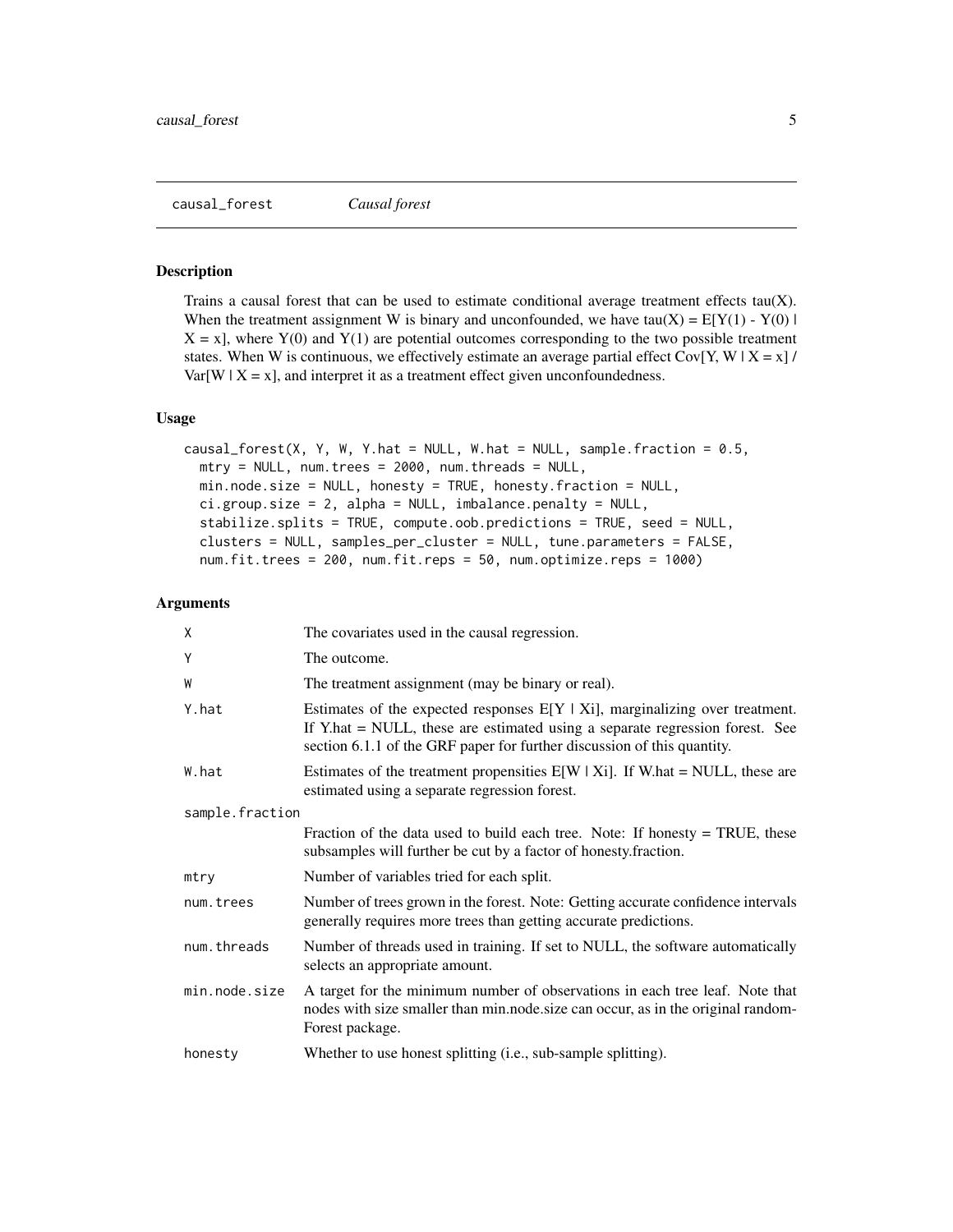| honesty.fraction        |                                                                                                                                                                                                                                                                            |  |
|-------------------------|----------------------------------------------------------------------------------------------------------------------------------------------------------------------------------------------------------------------------------------------------------------------------|--|
|                         | The fraction of data that will be used for determining splits if honesty $=$ TRUE.<br>Corresponds to set J1 in the notation of the paper. When using the defaults<br>(honesty = TRUE and honesty.fraction = NULL), half of the data will be used<br>for determining splits |  |
| ci.group.size           | The forest will grow ci.group.size trees on each subsample. In order to provide<br>confidence intervals, ci.group.size must be at least 2.                                                                                                                                 |  |
| alpha                   | A tuning parameter that controls the maximum imbalance of a split.                                                                                                                                                                                                         |  |
| imbalance.penalty       |                                                                                                                                                                                                                                                                            |  |
|                         | A tuning parameter that controls how harshly imbalanced splits are penalized.                                                                                                                                                                                              |  |
| stabilize.splits        |                                                                                                                                                                                                                                                                            |  |
|                         | Whether or not the treatment should be taken into account when determining the<br>imbalance of a split (experimental).                                                                                                                                                     |  |
| compute.oob.predictions |                                                                                                                                                                                                                                                                            |  |
|                         | Whether OOB predictions on training set should be precomputed.                                                                                                                                                                                                             |  |
| seed                    | The seed of the $C++$ random number generator.                                                                                                                                                                                                                             |  |
| clusters                | Vector of integers or factors specifying which cluster each observation corre-<br>sponds to.                                                                                                                                                                               |  |
| samples_per_cluster     |                                                                                                                                                                                                                                                                            |  |
|                         | If sampling by cluster, the number of observations to be sampled from each<br>cluster. Must be less than the size of the smallest cluster. If set to NULL software<br>will set this value to the size of the smallest cluster.#                                            |  |
| tune.parameters         |                                                                                                                                                                                                                                                                            |  |
|                         | If true, NULL parameters are tuned by cross-validation; if false NULL parame-<br>ters are set to defaults.                                                                                                                                                                 |  |
| num.fit.trees           | The number of trees in each 'mini forest' used to fit the tuning model.                                                                                                                                                                                                    |  |
| num.fit.reps            | The number of forests used to fit the tuning model.                                                                                                                                                                                                                        |  |
| num.optimize.reps       |                                                                                                                                                                                                                                                                            |  |
|                         | The number of random parameter values considered when using the model to<br>select the optimal parameters.                                                                                                                                                                 |  |

#### Value

A trained causal forest object.

# Examples

```
## Not run:
# Train a causal forest.
n = 50; p = 10X = matrix(rnorm(n*p), n, p)W = rbinom(n, 1, 0.5)Y = pmax(X[, 1], 0) * W + X[, 2] + pmin(X[, 3], 0) + rnorm(n)c.forest = causal_forest(X, Y, W)# Predict using the forest.
X.test = matrix(0, 101, p)
```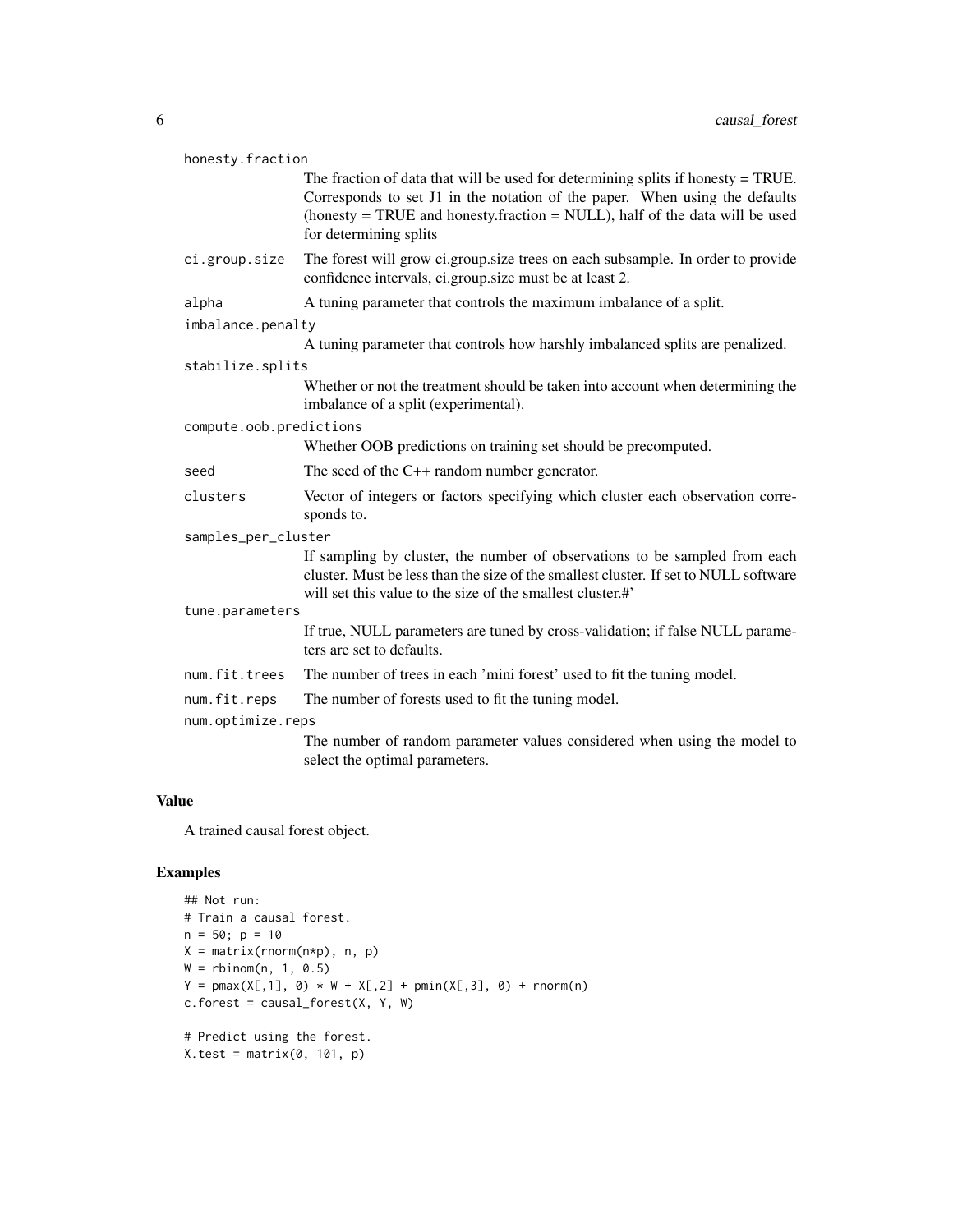```
X.test[, 1] = seq(-2, 2, length.out = 101)c.pred = predict(c.forest, X.test)
# Predict on out-of-bag training samples.
c.pred = predict(c.forest)
# Predict with confidence intervals; growing more trees is now recommended.
c.forest = causal_forest(X, Y, W, num.trees = 4000)c.pred = predict(c.forest, X.test, estimate.variance = TRUE)
# In some examples, pre-fitting models for Y and W separately may
# be helpful (e.g., if different models use different covariates).
# In some applications, one may even want to get Y.hat and W.hat
# using a completely different method (e.g., boosting).
n = 2000; p = 20X = matrix(rnorm(n * p), n, p)TAU = 1 / (1 + exp(-X[, 3]))W = rbinom(n, 1, 1 / (1 + exp(-X[, 1] - X[, 2])))
Y = pmax(X[, 2] + X[, 3], 0) + rowMeans(X[, 4:6]) / 2 + W * TAU + rnorm(n)forest.W = regression_forest(X, W, tune.parameters = TRUE)
W.hat = predict(forest.W)$predictions
forest.Y = regression_forest(X, Y, tune.parameters = TRUE)
Y.hat = predict(forest.Y)$predictions
forest.Y.varimp = variable_importance(forest.Y)
# Note: Forests may have a hard time when trained on very few variables
# (e.g., ncol(X) = 1, 2, or 3). We recommend not being too aggressive
# in selection.
selected.vars = which(forest.Y.varimp / mean(forest.Y.varimp) > 0.2)
tau.forest = causal_forest(X[,selected.vars], Y, W,
                           W.hat = W.hat, Y.hat = Y.hat,
                           tune.parameters = TRUE)
tau.hat = predict(tau.forest)$predictions
## End(Not run)
```
create\_dot\_body *Writes each node information If it is a leaf node: show it in different color, show number of samples, show leaf id If it is a non-leaf node: show its splitting variable and splitting value*

#### Description

Writes each node information If it is a leaf node: show it in different color, show number of samples, show leaf id If it is a non-leaf node: show its splitting variable and splitting value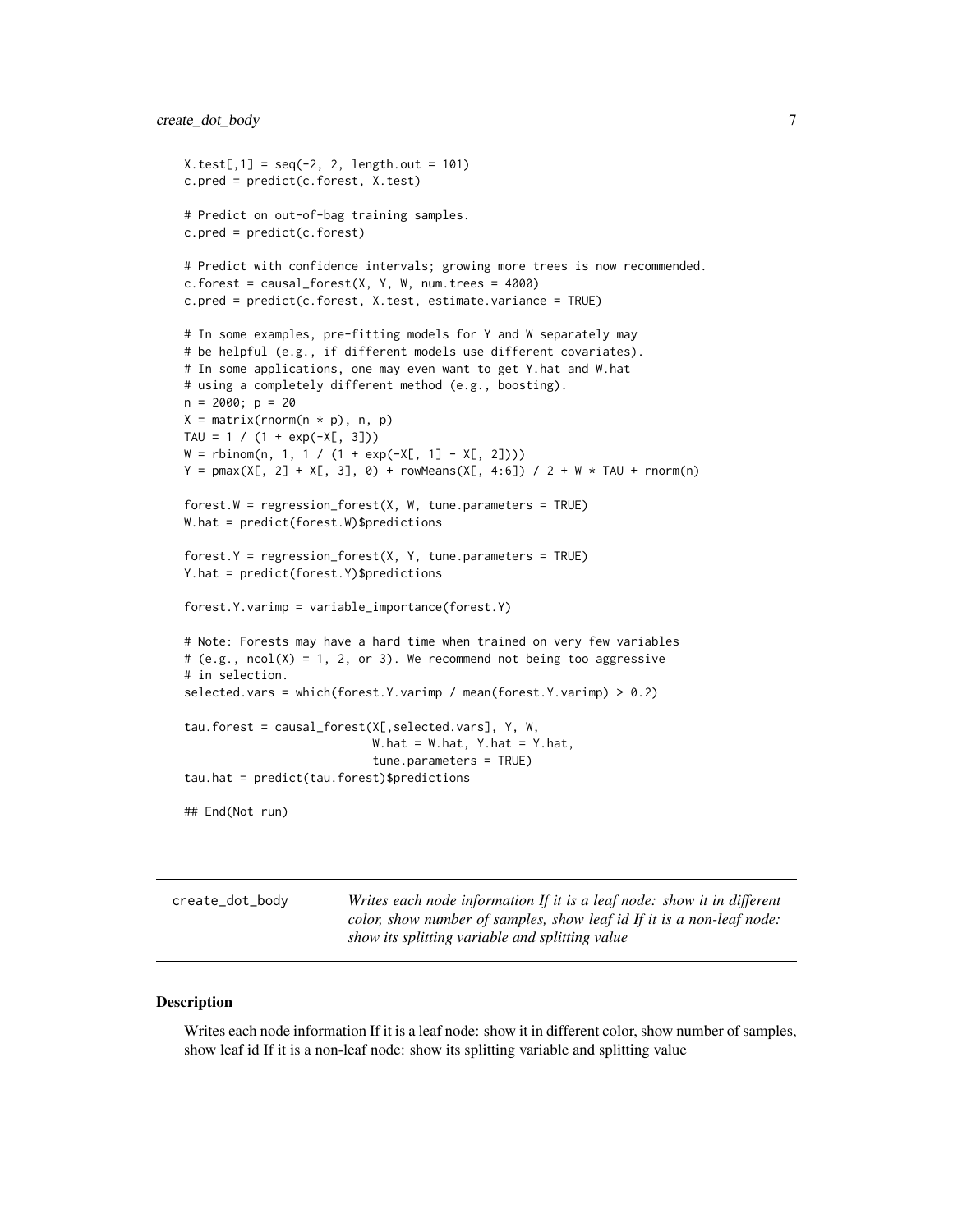# <span id="page-7-0"></span>Usage

create\_dot\_body(tree, index = 1)

# Arguments

| tree  | the tree to convert           |
|-------|-------------------------------|
| index | the index of the current node |

custom\_forest *Custom forest*

# Description

Trains a custom forest model.

# Usage

```
custom_forest(X, Y, sample.fraction = 0.5, mtry = NULL, num.trees = 2000,
 num.threads = NULL, min.node.size = NULL, honesty = TRUE,
 honesty.fraction = NULL, alpha = 0.05, imbalance.penalty = 0,
  seed = NULL, clusters = NULL, samples_per_cluster = NULL)
```

| X                | The covariates used in the regression.                                                                                                                                                                                                                                        |  |
|------------------|-------------------------------------------------------------------------------------------------------------------------------------------------------------------------------------------------------------------------------------------------------------------------------|--|
| Y                | The outcome.                                                                                                                                                                                                                                                                  |  |
| sample.fraction  |                                                                                                                                                                                                                                                                               |  |
|                  | Fraction of the data used to build each tree. Note: If honesty $=$ TRUE, these<br>subsamples will further be cut by a factor of honesty.fraction.                                                                                                                             |  |
| mtry             | Number of variables tried for each split.                                                                                                                                                                                                                                     |  |
| num.trees        | Number of trees grown in the forest. Note: Getting accurate confidence intervals<br>generally requires more trees than getting accurate predictions.                                                                                                                          |  |
| num.threads      | Number of threads used in training. If set to NULL, the software automatically<br>selects an appropriate amount.                                                                                                                                                              |  |
| min.node.size    | A target for the minimum number of observations in each tree leaf. Note that<br>nodes with size smaller than min.node.size can occur, as in the original random-<br>Forest package.                                                                                           |  |
| honesty          | Whether to use honest splitting (i.e., sub-sample splitting).                                                                                                                                                                                                                 |  |
| honesty.fraction |                                                                                                                                                                                                                                                                               |  |
|                  | The fraction of data that will be used for determining splits if honesty $=$ TRUE.<br>Corresponds to set J1 in the notation of the paper. When using the defaults<br>(honesty = TRUE and honesty.fraction = $NULL$ ), half of the data will be used<br>for determining splits |  |
| alpha            | A tuning parameter that controls the maximum imbalance of a split.                                                                                                                                                                                                            |  |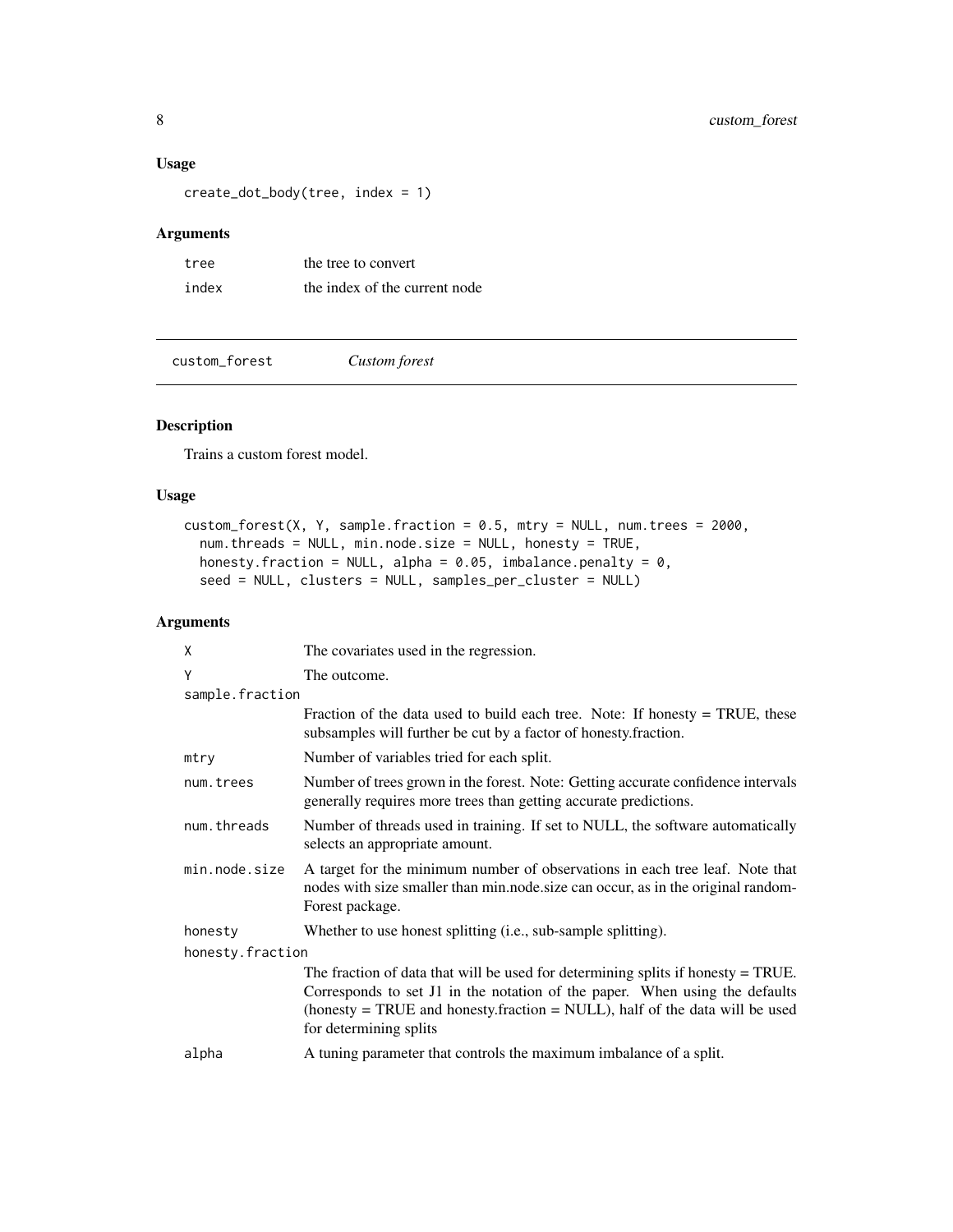# <span id="page-8-0"></span>export\_graphviz 9

| imbalance.penalty   |                                                                                                                                                                                                                                |  |
|---------------------|--------------------------------------------------------------------------------------------------------------------------------------------------------------------------------------------------------------------------------|--|
|                     | A tuning parameter that controls how harshly imbalanced splits are penalized.                                                                                                                                                  |  |
| seed                | The seed for the $C++$ random number generator.                                                                                                                                                                                |  |
| clusters            | Vector of integers or factors specifying which cluster each observation corre-<br>sponds to.                                                                                                                                   |  |
| samples_per_cluster |                                                                                                                                                                                                                                |  |
|                     | If sampling by cluster, the number of observations to be sampled from each<br>cluster. Must be less than the size of the smallest cluster. If set to NULL software<br>will set this value to the size of the smallest cluster. |  |

# Value

A trained regression forest object.

#### Examples

```
## Not run:
# Train a custom forest.
n = 50; p = 10X = matrix(rnorm(n*p), n, p)Y = X[, 1] * <b>rnorm(n)</b>c.forest = custom_forest(X, Y)# Predict using the forest.
X.test = matrix(0, 101, p)X.test[, 1] = seq(-2, 2, length.out = 101)c.pred = predict(c.forest, X.test)
## End(Not run)
```
export\_graphviz *Export a tree in DOT format. This function generates a GraphViz representation of the tree, which is then written into 'dot\_string'.*

# Description

Export a tree in DOT format. This function generates a GraphViz representation of the tree, which is then written into 'dot\_string'.

# Usage

```
export_graphviz(tree)
```
# Arguments

tree the tree to convert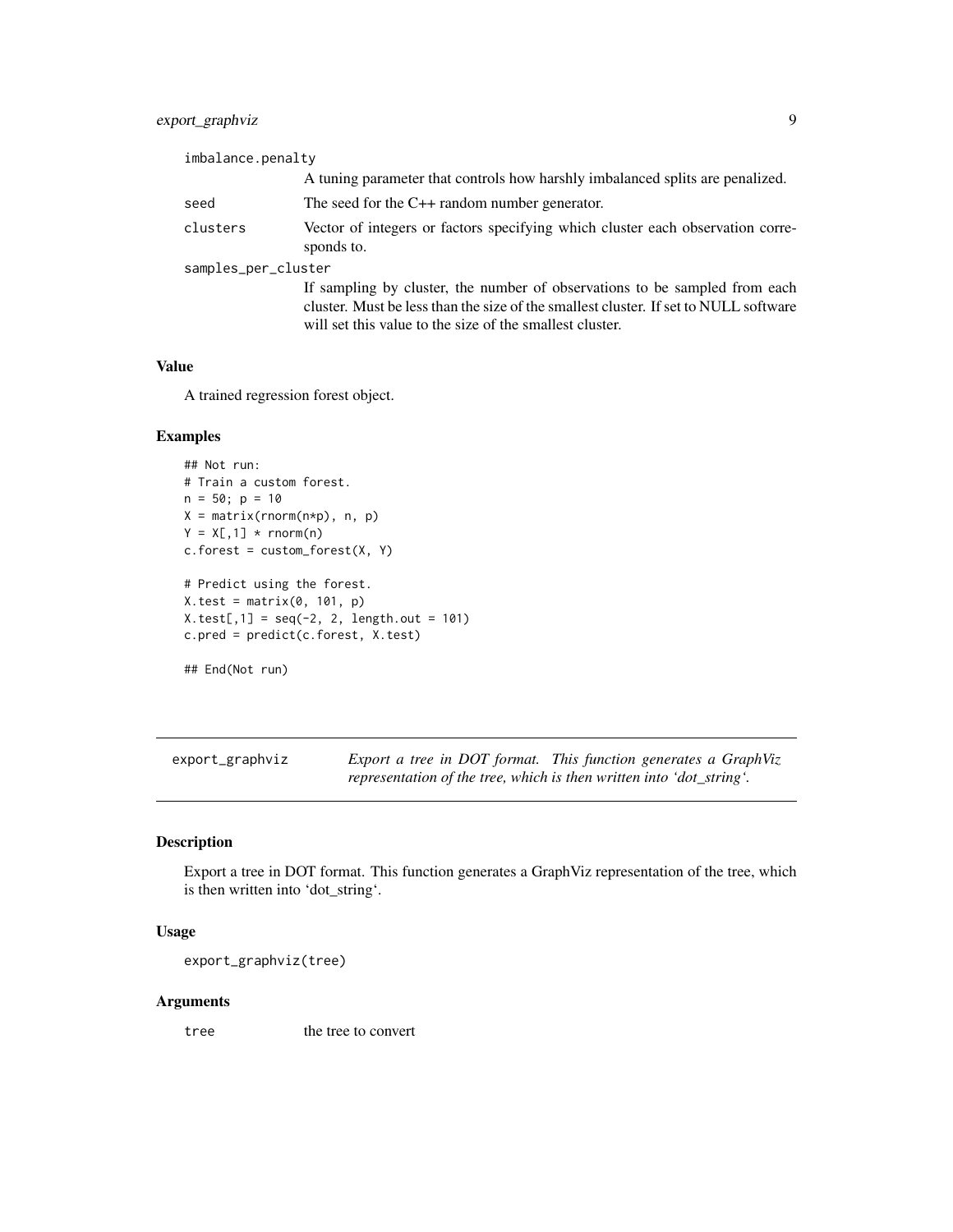<span id="page-9-0"></span>get\_sample\_weights *Given a trained forest and test data, compute the training sample weights for each test point.*

# Description

During normal prediction, these weights are computed as an intermediate step towards producing estimates. This function allows for examining the weights directly, so they could be potentially be used as the input to a different analysis.

# Usage

```
get_sample_weights(forest, newdata = NULL, num.threads = NULL)
```
# Arguments

| forest      | The trained forest.                                                                                                                                                                                                                                                                |
|-------------|------------------------------------------------------------------------------------------------------------------------------------------------------------------------------------------------------------------------------------------------------------------------------------|
| newdata     | Points at which predictions should be made. If NULL, makes out-of-bag pre-<br>dictions on the training set instead (i.e., provides predictions at Xi using only<br>trees that did not use the i-th training example).#' @param max.depth Maxi-<br>mum depth of splits to consider. |
| num.threads | Number of threads used in training. If set to NULL, the software automatically<br>selects an appropriate amount.                                                                                                                                                                   |

#### Value

A sparse matrix where each row represents a test sample, and each column is a sample in the training data. The value at  $(i, j)$  gives the weight of training sample j for test sample i.

#### Examples

```
## Not run:
p = 10n = 100
X = matrix(2 * runif(n * p) - 1, n, p)Y = (X[, 1] > 0) + 2 * rnorm(n)rrf = regression_forest(X, Y, mtry=p)
sample.weights.oob = get_sample_weights(rrf)
n.test = 15
X.test = matrix(2 * runif(n.test * p) - 1, n.test, p)
sample.weights = get_sample_weights(rrf, X.test)
```
## End(Not run)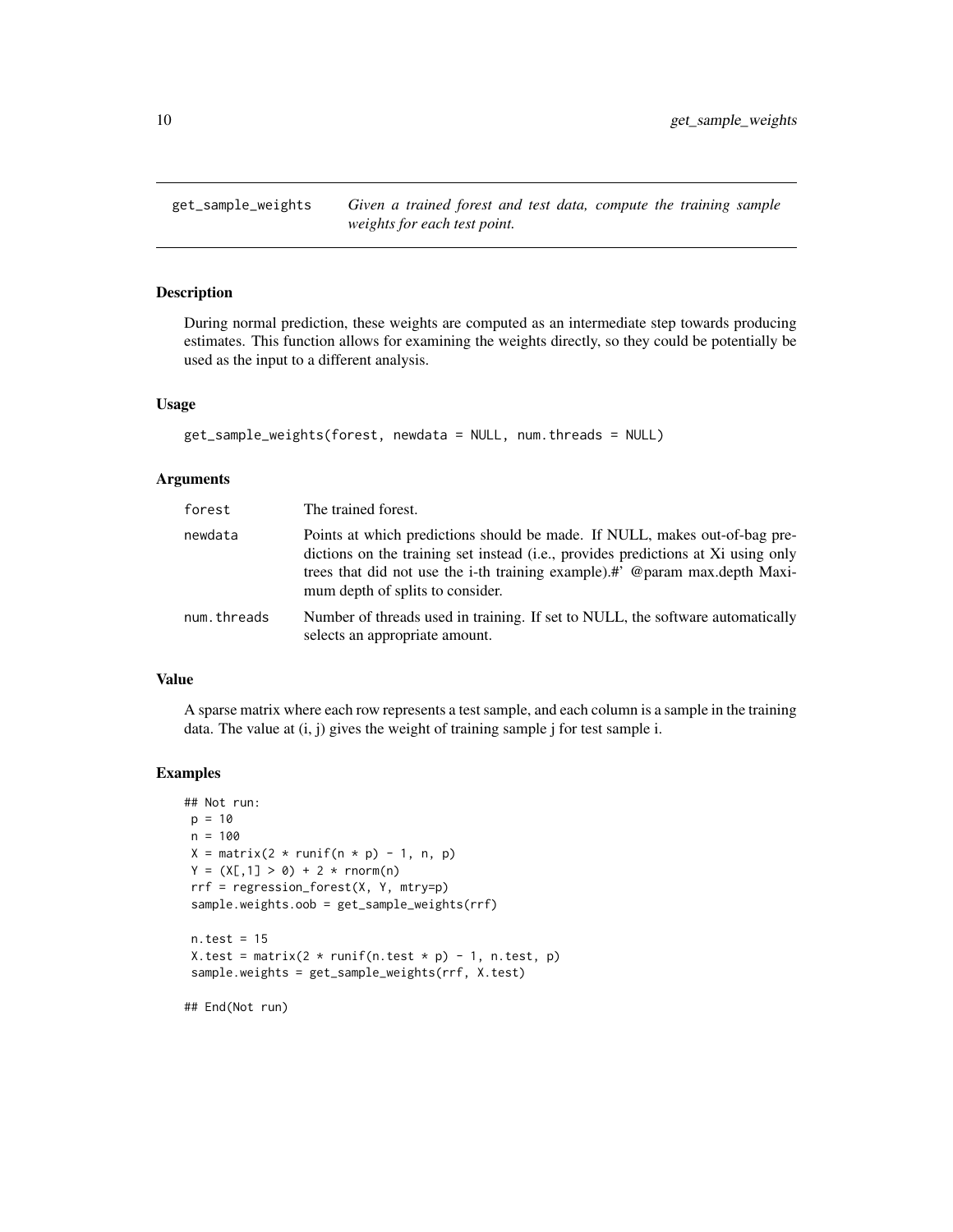<span id="page-10-0"></span>

#### Description

Retrieve a single tree from a trained forest object.

#### Usage

```
get_tree(forest, index)
```
#### Arguments

| forest | The trained forest.                |
|--------|------------------------------------|
| index  | The index of the tree to retrieve. |

#### Value

A GRF tree object containing the below attributes. drawn\_samples: a list of examples that were used in training the tree. This includes examples that were used in choosing splits, as well as the examples that populate the leaf nodes. Put another way, if honesty is enabled, this list includes both subsamples from the split (J1 and J2 in the notation of the paper). num\_samples: the number of examples used in training the tree. nodes: a list of objects representing the nodes in the tree, starting with the root node. Each node will contain an 'is\_leaf' attribute, which indicates whether it is an interior or leaf node. Interior nodes contain the attributes 'left child' and 'right child', which give the indices of their children in the list, as well as 'split\_variable', and 'split\_value', which describe the split that was chosen. Leaf nodes only have the attribute 'samples', which is a list of the training examples that the leaf contains. Note that if honesty is enabled, this list will only contain examples from the second subsample that was used to 'repopulate' the tree (J2 in the notation of the paper).

#### Examples

```
## Not run:
# Train a quantile forest.
n = 50; p = 10X = matrix(rnorm(n*p), n, p)Y = X[, 1] * <b>rnorm(n)</b>q.forest = quantile_forest(X, Y, quantiles=c(0.1, 0.5, 0.9))
# Examine a particular tree.
q.tree = get_tree(q.forest, 3)
q.tree$nodes
```
## End(Not run)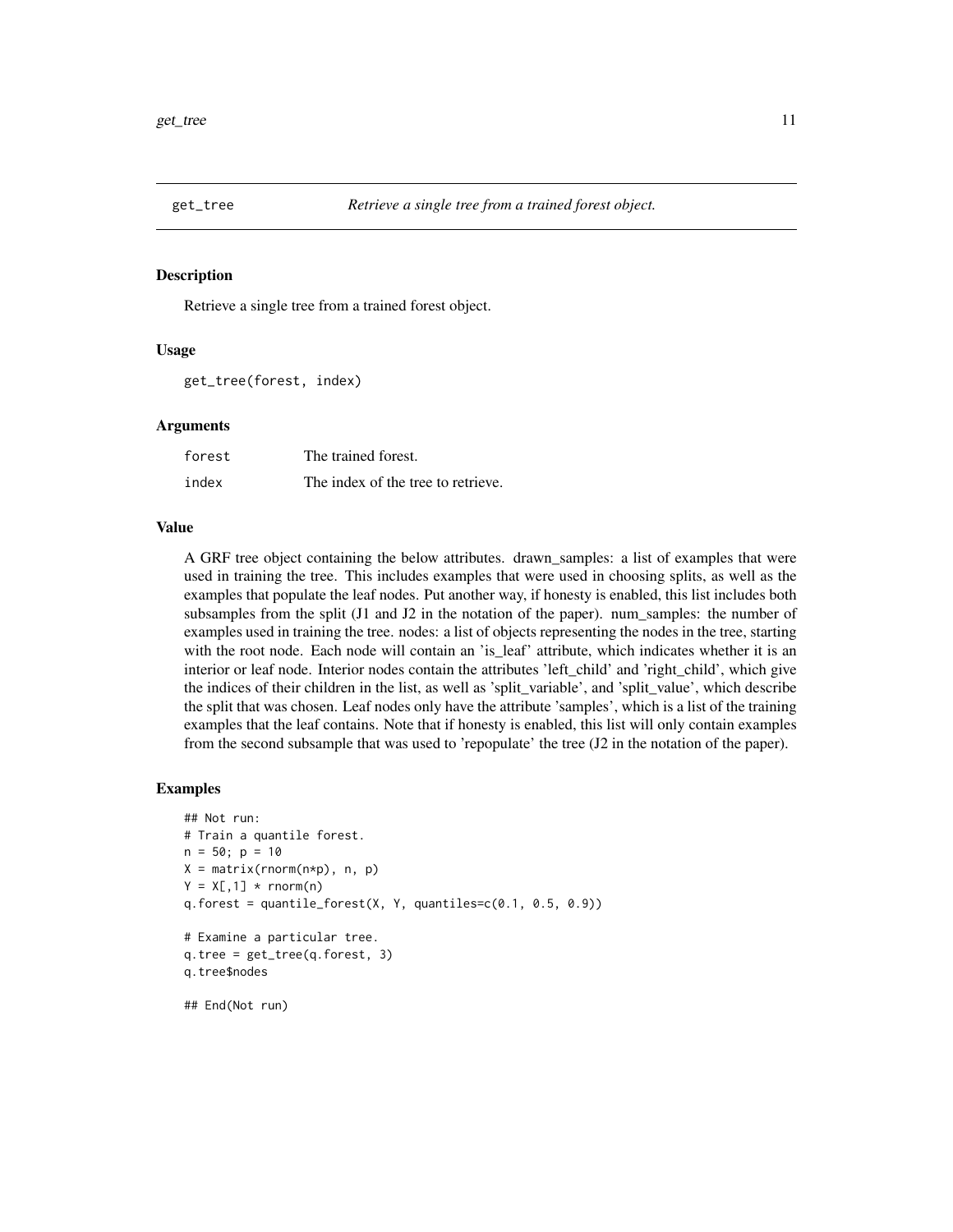<span id="page-11-0"></span>grf *GRF*

#### Description

A pluggable package for forest-based statistical estimation and inference. GRF currently provides non-parametric methods for least-squares regression, quantile regression, and treatment effect estimation (optionally using instrumental variables).

In addition, GRF supports 'honest' estimation (where one subset of the data is used for choosing splits, and another for populating the leaves of the tree), and confidence intervals for least-squares regression and treatment effect estimation.

This package is currently in beta, and we expect to make continual improvements to its performance and usability. For a practical description of the GRF algorithm, including explanations of model parameters and troubleshooting suggestions, please see the [GRF reference](https://github.com/grflabs/grf/blob/master/REFERENCE.md).

#### Examples

## Not run: library(grf)

```
# The following script demonstrates how to use GRF for heterogeneous treatment
# effect estimation. For examples of how to use other types of forest, as for
# quantile regression and causal effect estimation using instrumental variables,
# please consult the documentation on the relevant forest methods (quantile_forest,
# instrumental_forest, etc.).
# Generate data.
n = 2000; p = 10X = matrix(rnorm(n*p), n, p)X.test = matrix(0, 101, p)X.test[, 1] = seq(-2, 2, length.out = 101)# Train a causal forest.
W = rbinom(n, 1, 0.4 + 0.2 * (X[,1] > 0))
Y = pmax(X[, 1], 0) * W + X[, 2] + pmin(X[, 3], 0) + rnorm(n)tau. forest = causal_forest(X, Y, W)
# Estimate treatment effects for the training data using out-of-bag prediction.
tau.hat.oob = predict(tau.forest)
hist(tau.hat.oob$predictions)
# Estimate treatment effects for the test sample.
tau.hat = predict(tau.forest, X.test)
plot(X.test[,1], tau.hat$predictions, ylim = range(tau.hat$predictions, 0, 2),
xlab = "x", ylab = "tau", type = "l")lines(X.test[,1], pmax(\emptyset, X.test[, 1]), col = 2, lty = 2)
```
# Estimate the conditional average treatment effect on the full sample (CATE).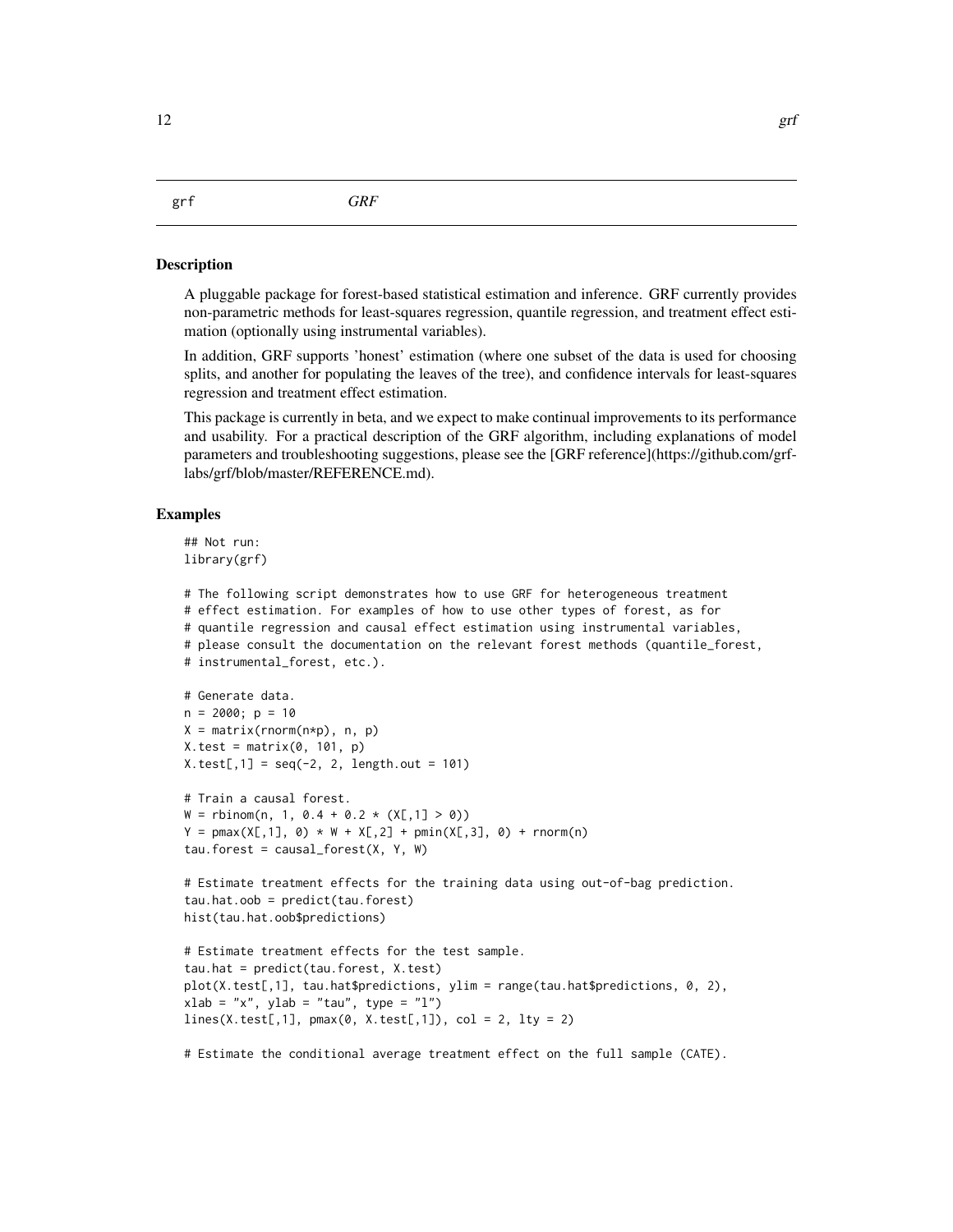```
average_treatment_effect(tau.forest, target.sample = "all")
# Estimate the conditional average treatment effect on the treated sample (CATT).
# Here, we don't expect much difference between the CATE and the CATT, since
# treatment assignment was randomized.
average_treatment_effect(tau.forest, target.sample = "treated")
# Add confidence intervals for heterogeneous treatment effects; growing more
# trees is now recommended.
tau.forest = causal_forest(X, Y, W, num.trees = 4000)
tau.hat = predict(tau.forest, X.test, estimate.variance = TRUE)
sigma.hat = sqrt(tau.hat$variance.estimates)
ylim = range(tau.hat$predictions + 1.96 * sigma.hat, tau.hat$predictions - 1.96 * sigma.hat, 0, 2),
plot(X.test[,1], tau.hat$predictions, ylim = ylim, xlab = "x", ylab = "tau", type = "l")
lines(X.test[,1], tau.hat$predictions + 1.96 * sigma.hat, col = 1, lty = 2)
lines(X.test[,1], tau.hat$predictions - 1.96 * sigma.hat, col = 1, lty = 2)
lines(X.test[, 1], pmax(0, X.test[, 1]), col = 2, lty = 1)# In some examples, pre-fitting models for Y and W separately may
# be helpful (e.g., if different models use different covariates).
# In some applications, one may even want to get Y.hat and W.hat
# using a completely different method (e.g., boosting).
# Generate new data.
n = 4000; p = 20X = matrix(rnorm(n * p), n, p)TAU = 1 / (1 + exp(-X[, 3]))W = rbinom(n ,1, 1 / (1 + exp(-X[, 1] - X[, 2])))
Y = pmax(X[, 2] + X[, 3], 0) + rowMeans(X[, 4:6]) / 2 + W * TAU + rnorm(n)forest.W = regression_fonest(X, W, tune.parameters = TRUE)W.hat = predict(forest.W)$predictions
forest.Y = regression_fforest(X, Y, tune.parameters = TRUE)Y.hat = predict(forest.Y)$predictions
forest.Y.varimp = variable_importance(forest.Y)
# Note: Forests may have a hard time when trained on very few variables
# (e.g., ncol(X) = 1, 2, or 3). We recommend not being too aggressive
# in selection.
selected.vars = which(forest.Y.varimp / mean(forest.Y.varimp) > 0.2)
tau.forest = causal_forest(X[, selected.vars], Y, W,
                           W.hat = W.hat, Y.hat = Y.hat,
                           tune.parameters = TRUE)
# Check whether causal forest predictions are well calibrated.
test_calibration(tau.forest)
```
## End(Not run)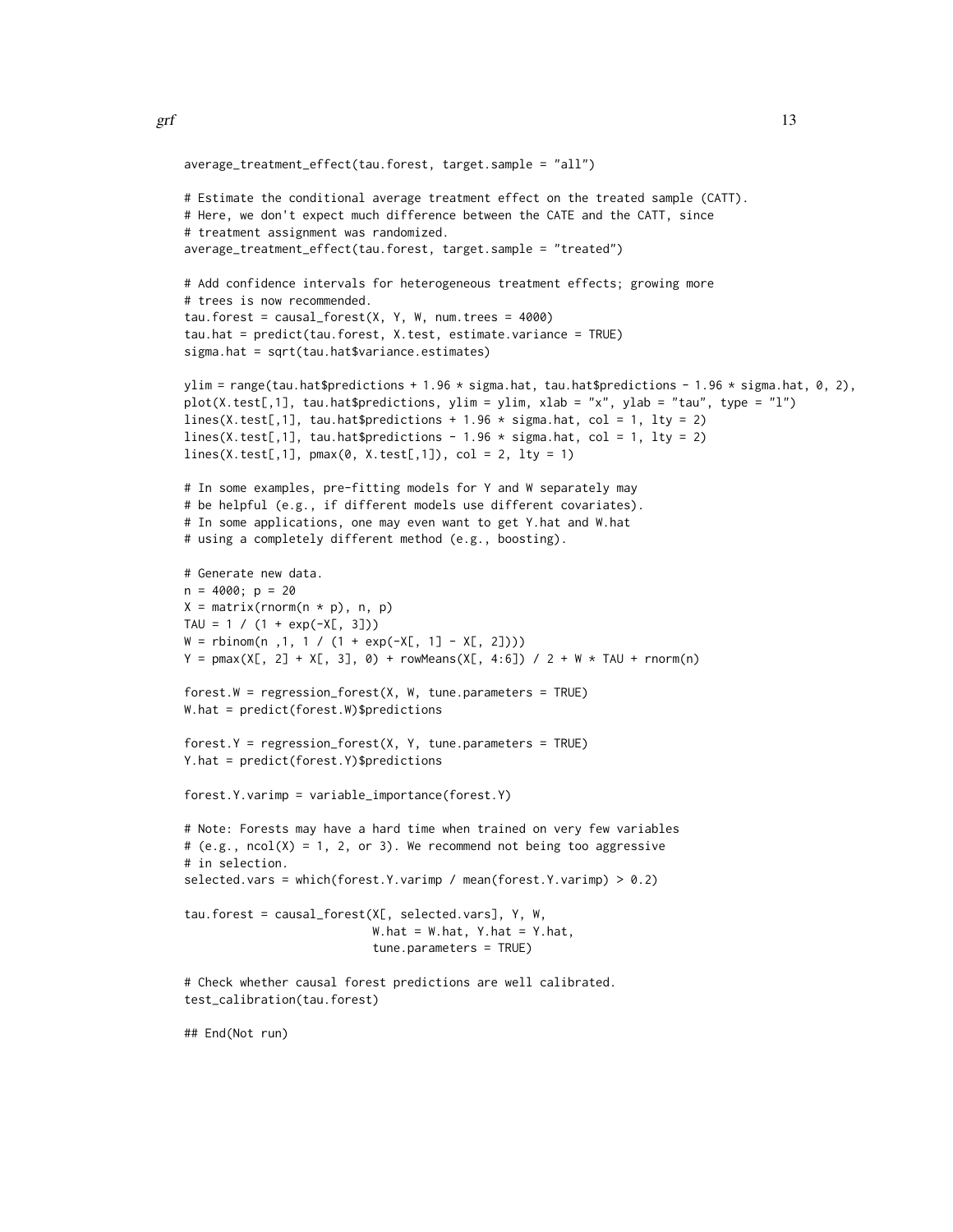<span id="page-13-0"></span>instrumental\_forest *Intrumental forest*

#### Description

Trains an instrumental forest that can be used to estimate conditional local average treatment effects tau(X) identified using instruments. Formally, the forest estimates tau(X) = Cov[Y, Z | X = x] / Cov[W,  $Z \mid X = x$ ]. Note that when the instrument Z and treatment assignment W coincide, an instrumental forest is equivalent to a causal forest.

#### Usage

```
instrumental_forest(X, Y, W, Z, Y.hat = NULL, W.hat = NULL, Z.hat = NULL,
  sample.fraction = 0.5, mtry = NULL, num.trees = 2000,
  num.threads = NULL, min.node.size = NULL, honesty = TRUE,
 honesty.fraction = NULL, ci.group.size = 2, reduced.form.weight = 0,
  alpha = 0.05, imbalance.penalty = 0, stabilize.splits = TRUE,
  compute.oob.predictions = TRUE, seed = NULL, clusters = NULL,
  samples_per_cluster = NULL)
```

| Χ               | The covariates used in the instrumental regression.                                                                                                                                 |
|-----------------|-------------------------------------------------------------------------------------------------------------------------------------------------------------------------------------|
| Υ               | The outcome.                                                                                                                                                                        |
| W               | The treatment assignment (may be binary or real).                                                                                                                                   |
| Z               | The instrument (may be binary or real).                                                                                                                                             |
| Y.hat           | Estimates of the expected responses $E[Y   X_i]$ , marginalizing over treatment. If<br>Y.hat = NULL, these are estimated using a separate regression forest.                        |
| W.hat           | Estimates of the treatment propensities $E[W   Xi]$ . If W.hat = NULL, these are<br>estimated using a separate regression forest.                                                   |
| Z.hat           | Estimates of the instrument propensities $E[Z   X_i]$ . If Z.hat = NULL, these are<br>estimated using a separate regression forest.                                                 |
| sample.fraction |                                                                                                                                                                                     |
|                 | Fraction of the data used to build each tree. Note: If honesty $=$ TRUE, these<br>subsamples will further be cut by a factor of honesty.fraction.                                   |
| mtry            | Number of variables tried for each split.                                                                                                                                           |
| num.trees       | Number of trees grown in the forest. Note: Getting accurate confidence intervals<br>generally requires more trees than getting accurate predictions.                                |
| num.threads     | Number of threads used in training. If set to NULL, the software automatically<br>selects an appropriate amount.                                                                    |
| min.node.size   | A target for the minimum number of observations in each tree leaf. Note that<br>nodes with size smaller than min.node.size can occur, as in the original random-<br>Forest package. |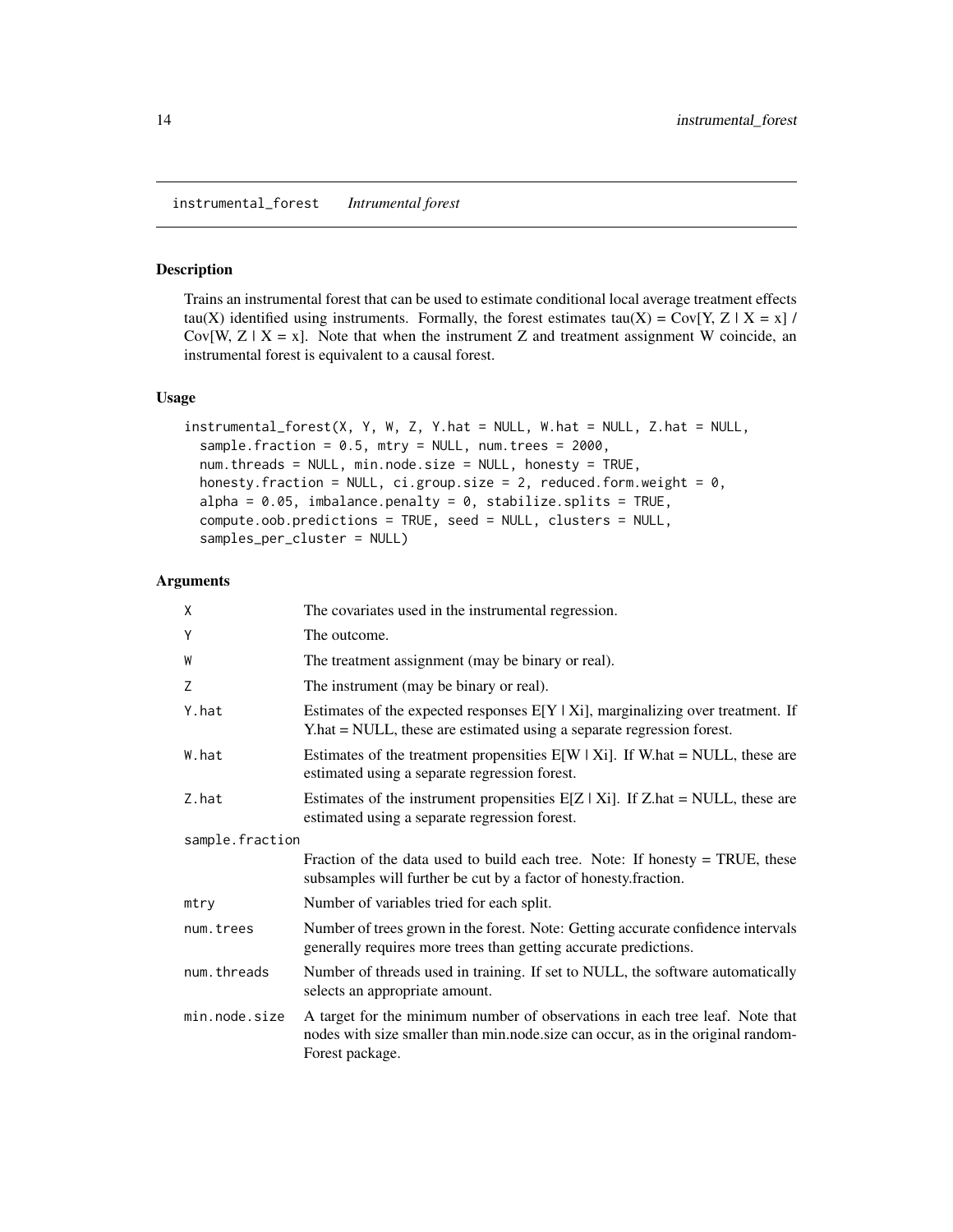<span id="page-14-0"></span>

| honesty                 | Whether to use honest splitting (i.e., sub-sample splitting).                                                                                                                                                                                                              |  |
|-------------------------|----------------------------------------------------------------------------------------------------------------------------------------------------------------------------------------------------------------------------------------------------------------------------|--|
| honesty.fraction        |                                                                                                                                                                                                                                                                            |  |
|                         | The fraction of data that will be used for determining splits if honesty $=$ TRUE.<br>Corresponds to set J1 in the notation of the paper. When using the defaults<br>(honesty = TRUE and honesty.fraction = NULL), half of the data will be used<br>for determining splits |  |
| ci.group.size           | The forst will grow ci.group.size trees on each subsample. In order to provide<br>confidence intervals, ci.group.size must be at least 2.                                                                                                                                  |  |
| reduced.form.weight     |                                                                                                                                                                                                                                                                            |  |
|                         | Whether splits should be regularized towards a naive splitting criterion that ig-<br>nores the instrument (and instead emulates a causal forest).                                                                                                                          |  |
| alpha                   | A tuning parameter that controls the maximum imbalance of a split.                                                                                                                                                                                                         |  |
| imbalance.penalty       |                                                                                                                                                                                                                                                                            |  |
|                         | A tuning parameter that controls how harshly imbalanced splits are penalized.                                                                                                                                                                                              |  |
| stabilize.splits        |                                                                                                                                                                                                                                                                            |  |
|                         | Whether or not the instrument should be taken into account when determining<br>the imbalance of a split (experimental).                                                                                                                                                    |  |
| compute.oob.predictions |                                                                                                                                                                                                                                                                            |  |
|                         | Whether OOB predictions on training set should be precomputed.                                                                                                                                                                                                             |  |
| seed                    | The seed for the $C++$ random number generator.                                                                                                                                                                                                                            |  |
| clusters                | Vector of integers or factors specifying which cluster each observation corre-<br>sponds to.                                                                                                                                                                               |  |
| samples_per_cluster     |                                                                                                                                                                                                                                                                            |  |
|                         | If sampling by cluster, the number of observations to be sampled from each<br>cluster. Must be less than the size of the smallest cluster. If set to NULL software<br>will set this value to the size of the smallest cluster.                                             |  |

# Value

A trained instrumental forest object.

local\_linear\_forest *Local Linear forest*

# Description

Trains a local linear forest that can be used to estimate the conditional mean function  $mu(x) = E[Y]$  $| X = x]$ 

### Usage

```
local_linear_forest(X, Y, sample.fraction = 0.5, mtry = NULL,
  num.trees = 2000, num.threads = NULL, min.node.size = NULL,
 honesty = TRUE, honesty.fraction = NULL, alpha = NULL,
  imbalance.penalty = NULL, compute.oob.predictions = FALSE, seed = NULL,
  clusters = NULL, samples_per_cluster = NULL, tune.parameters = FALSE,
  num.fit.trees = 10, num.fit.reps = 100, num.optimize.reps = 1000)
```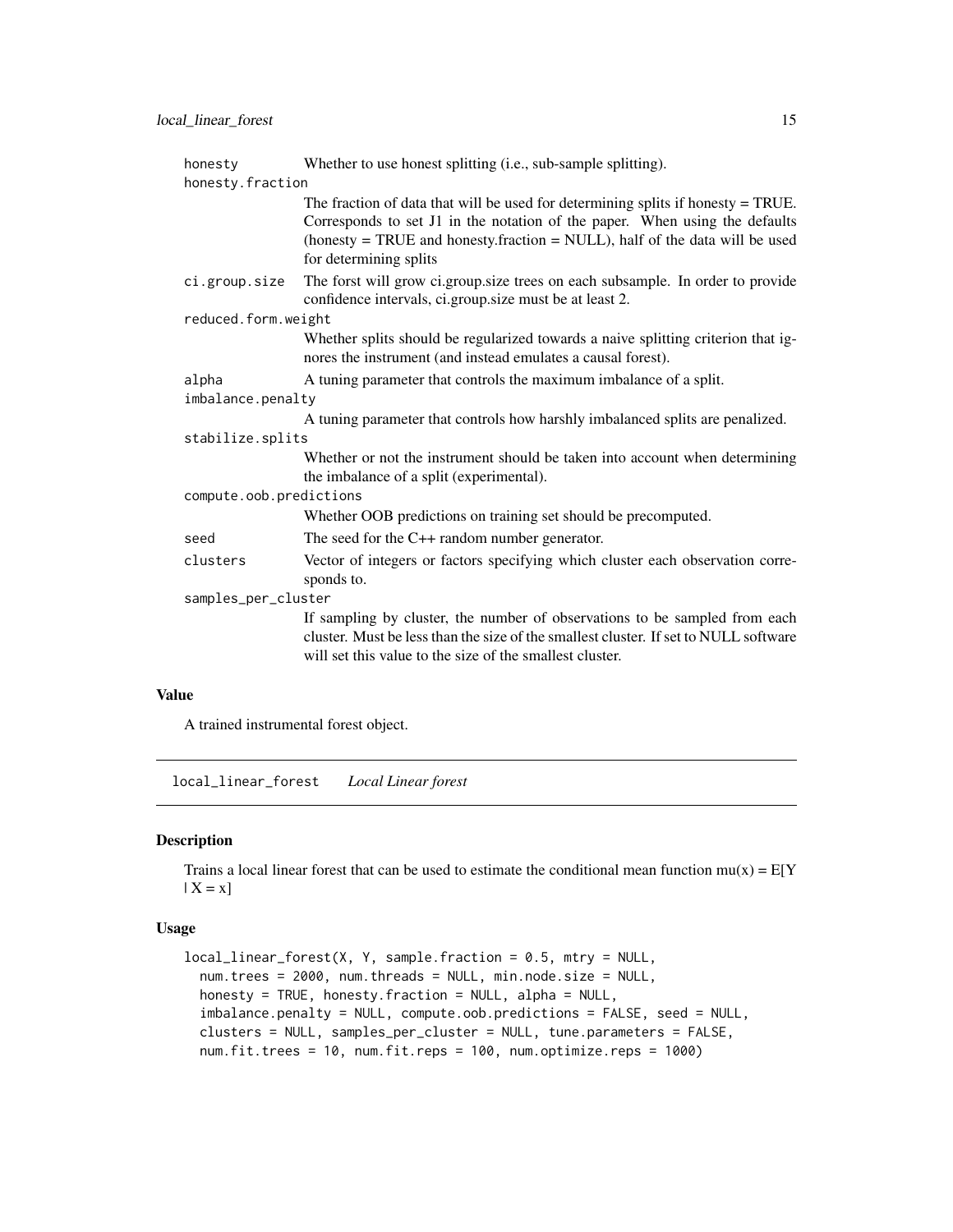# Arguments

| х                       | The covariates used in the regression.                                                                                                                                                                                                                                          |  |
|-------------------------|---------------------------------------------------------------------------------------------------------------------------------------------------------------------------------------------------------------------------------------------------------------------------------|--|
| Υ                       | The outcome.                                                                                                                                                                                                                                                                    |  |
| sample.fraction         |                                                                                                                                                                                                                                                                                 |  |
|                         | Fraction of the data used to build each tree. Note: If honesty is used, these<br>subsamples will further be cut in half.                                                                                                                                                        |  |
| mtry                    | Number of variables tried for each split.                                                                                                                                                                                                                                       |  |
| num.trees               | Number of trees grown in the forest. Note: Getting accurate confidence intervals<br>generally requires more trees than getting accurate predictions.                                                                                                                            |  |
| num.threads             | Number of threads used in training. If set to NULL, the software automatically<br>selects an appropriate amount.                                                                                                                                                                |  |
| min.node.size           | A target for the minimum number of observations in each tree leaf. Note that<br>nodes with size smaller than min.node.size can occur, as in the original random-<br>Forest package.                                                                                             |  |
| honesty                 | Whether or not honest splitting (i.e., sub-sample splitting) should be used.                                                                                                                                                                                                    |  |
| honesty.fraction        |                                                                                                                                                                                                                                                                                 |  |
|                         | The fraction of data that will be used for determining splits if honesty $=$ TRUE.<br>Corresponds to set J1 in the notation of the paper. When using the defaults<br>(honesty $=$ TRUE and honesty. fraction $=$ NULL), half of the data will be used<br>for determining splits |  |
| alpha                   | A tuning parameter that controls the maximum imbalance of a split.                                                                                                                                                                                                              |  |
| imbalance.penalty       |                                                                                                                                                                                                                                                                                 |  |
|                         | A tuning parameter that controls how harshly imbalanced splits are penalized.                                                                                                                                                                                                   |  |
| compute.oob.predictions | Whether OOB predictions on training set should be precomputed.                                                                                                                                                                                                                  |  |
|                         |                                                                                                                                                                                                                                                                                 |  |
| seed                    | The seed for the $C++$ random number generator.                                                                                                                                                                                                                                 |  |
| clusters                | Vector of integers or factors specifying which cluster each observation corre-<br>sponds to.                                                                                                                                                                                    |  |
| samples_per_cluster     |                                                                                                                                                                                                                                                                                 |  |
|                         | If sampling by cluster, the number of observations to be sampled from each<br>cluster. Must be less than the size of the smallest cluster. If set to NULL software<br>will set this value to the size of the smallest cluster.                                                  |  |
| tune.parameters         |                                                                                                                                                                                                                                                                                 |  |
|                         | If true, NULL parameters are tuned by cross-validation; if false NULL parame-<br>ters are set to defaults.                                                                                                                                                                      |  |
| num.fit.trees           | The number of trees in each 'mini forest' used to fit the tuning model.                                                                                                                                                                                                         |  |
| num.fit.reps            | The number of forests used to fit the tuning model.                                                                                                                                                                                                                             |  |
| num.optimize.reps       |                                                                                                                                                                                                                                                                                 |  |
|                         | The number of random parameter values considered when using the model to<br>select the optimal parameters.                                                                                                                                                                      |  |

# Value

A trained local linear forest object.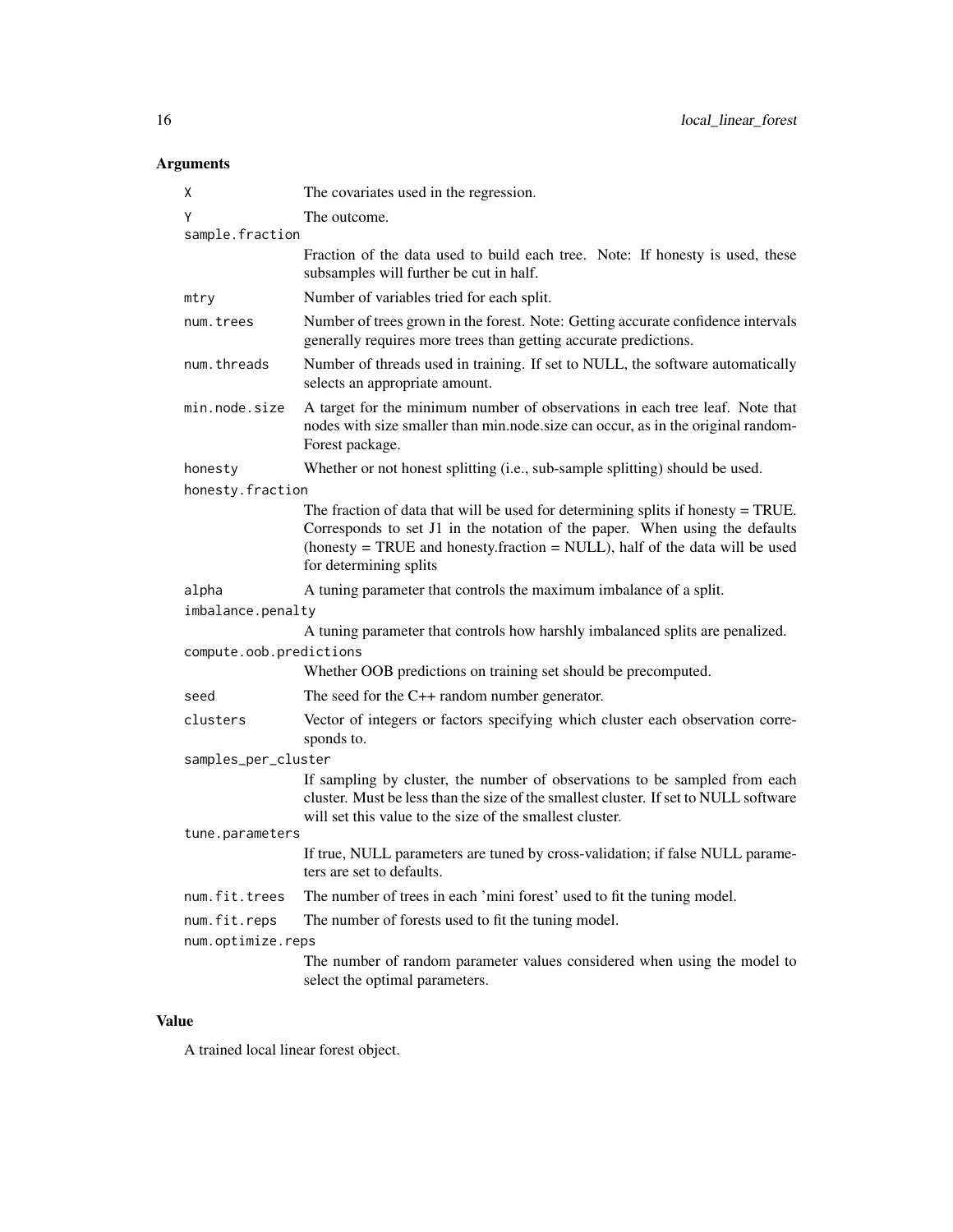# <span id="page-16-0"></span>plot.grf\_tree 17

# Examples

```
## Not run:
# Train a standard regression forest.
n = 50; p = 10X = matrix(rnorm(n*p), n, p)Y = X[, 1] * <b>rnorm(n)</b>forest = local_{linear\_forest(X, Y)}
```
## End(Not run)

plot.grf\_tree *Plot a GRF tree object.*

# Description

Plot a GRF tree object.

# Usage

## S3 method for class 'grf\_tree'  $plot(x, \ldots)$ 

# Arguments

| X        | The tree to plot                          |
|----------|-------------------------------------------|
| $\cdots$ | Additional arguments (currently ignored). |

predict.causal\_forest *Predict with a causal forest*

# Description

Gets estimates of  $tau(x)$  using a trained causal forest.

#### Usage

```
## S3 method for class 'causal_forest'
predict(object, newdata = NULL, num.threads = NULL,
 estimate.variance = FALSE, ...)
```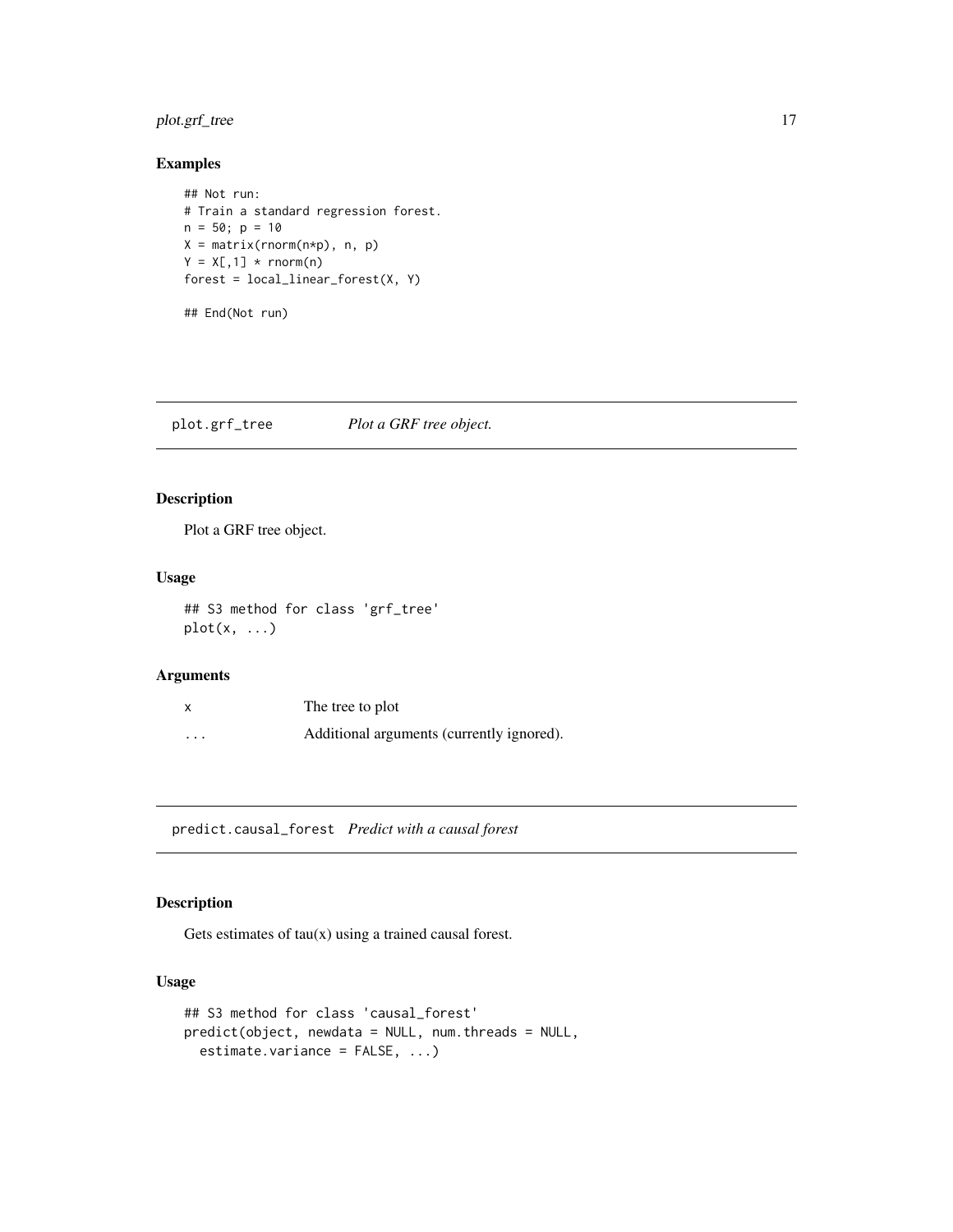# <span id="page-17-0"></span>Arguments

| object            | The trained forest.                                                                                                                                                                                                           |  |
|-------------------|-------------------------------------------------------------------------------------------------------------------------------------------------------------------------------------------------------------------------------|--|
| newdata           | Points at which predictions should be made. If NULL, makes out-of-bag predic-<br>tions on the training set instead (i.e., provides predictions at Xi using only trees<br>that did not use the <i>i</i> -th training example). |  |
| num.threads       | Number of threads used in training. If set to NULL, the software automatically<br>selects an appropriate amount.                                                                                                              |  |
| estimate.variance |                                                                                                                                                                                                                               |  |
|                   | Whether variance estimates for hattau $(x)$ are desired (for confidence intervals).                                                                                                                                           |  |
| $\cdot\cdot\cdot$ | Additional arguments (currently ignored).                                                                                                                                                                                     |  |

# Value

Vector of predictions, along with (optional) variance estimates.

# Examples

```
## Not run:
# Train a causal forest.
n = 100; p = 10X = matrix(rnorm(n*p), n, p)W = rbinom(n, 1, 0.5)Y = pmax(X[, 1], 0) * W + X[, 2] + pmin(X[, 3], 0) + rnorm(n)c.forest = causal_forest(X, Y, W)# Predict using the forest.
X.test = matrix(0, 101, p)X.test[, 1] = seq(-2, 2, length.out = 101)c.pred = predict(c.forest, X.test)
# Predict on out-of-bag training samples.
c.pred = predict(c.forest)
# Predict with confidence intervals; growing more trees is now recommended.
c.forest = causal_forest(X, Y, W, num.trees = 500)c.pred = predict(c.forest, X.test, estimate.variance = TRUE)
## End(Not run)
```
predict.custom\_forest *Predict with a custom forest.*

#### Description

Predict with a custom forest.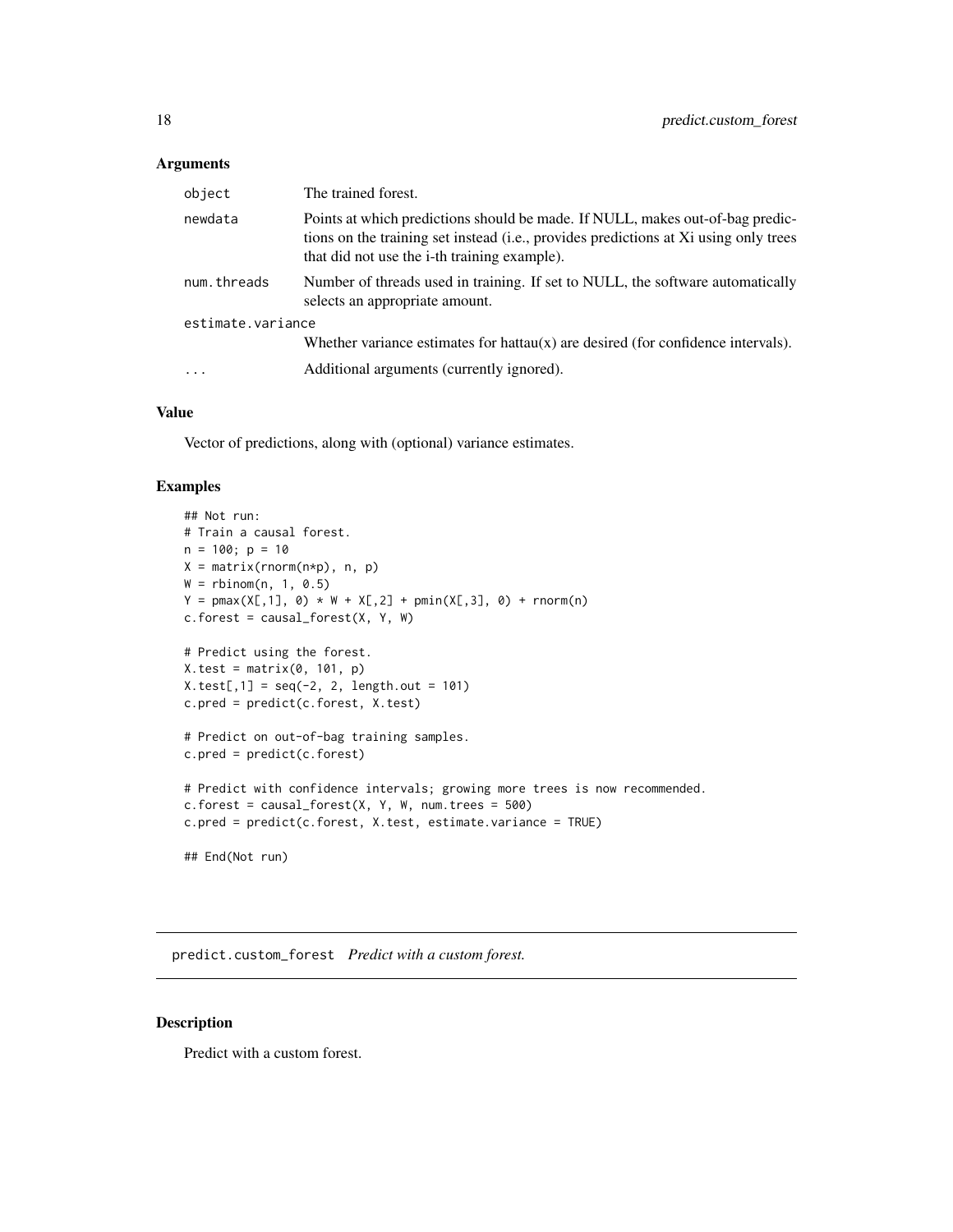# <span id="page-18-0"></span>Usage

```
## S3 method for class 'custom_forest'
predict(object, newdata = NULL, num.threads = NULL,
  ...)
```
# Arguments

| object      | The trained forest.                                                                                                                                                                                                           |
|-------------|-------------------------------------------------------------------------------------------------------------------------------------------------------------------------------------------------------------------------------|
| newdata     | Points at which predictions should be made. If NULL, makes out-of-bag predic-<br>tions on the training set instead (i.e., provides predictions at Xi using only trees<br>that did not use the <i>i</i> -th training example). |
| num.threads | Number of threads used in training. If set to NULL, the software automatically<br>selects an appropriate amount.                                                                                                              |
| .           | Additional arguments (currently ignored).                                                                                                                                                                                     |

# Value

Vector of predictions.

# Examples

```
## Not run:
# Train a custom forest.
n = 50; p = 10X = matrix(rnorm(n*p), n, p)
Y = X[, 1] * rnorm(n)c.forest = custom_forest(X, Y)# Predict using the forest.
X.test = matrix(0, 101, p)X.test[, 1] = seq(-2, 2, length.out = 101)c.pred = predict(c.forest, X.test)
```
## End(Not run)

predict.instrumental\_forest *Predict with an instrumental forest*

# Description

Gets estimates of  $tau(x)$  using a trained instrumental forest.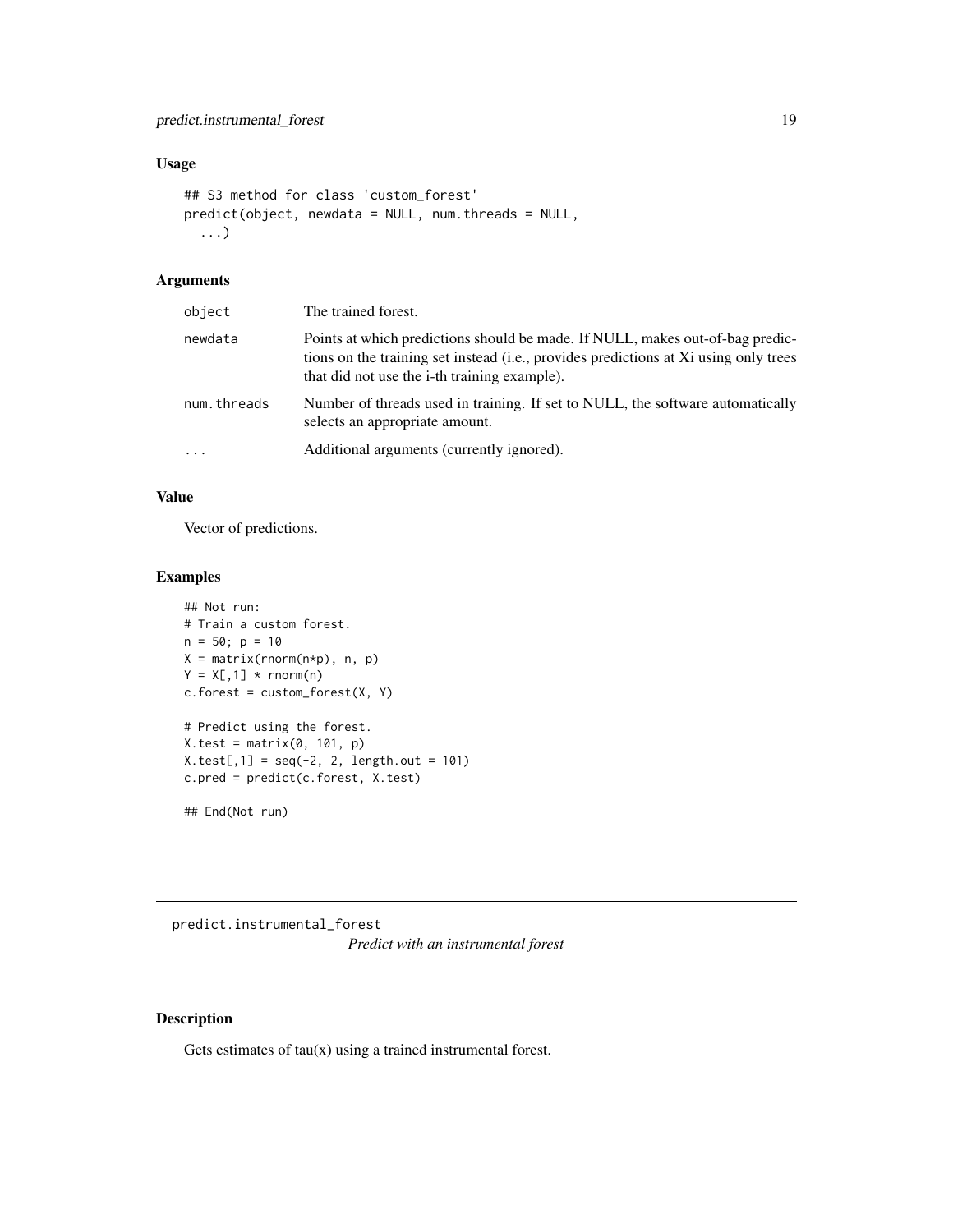# <span id="page-19-0"></span>Usage

```
## S3 method for class 'instrumental_forest'
predict(object, newdata = NULL,
 num.threads = NULL, estimate.variance = FALSE, ...)
```
#### Arguments

| object            | The trained forest.                                                                                                                                                                                                           |
|-------------------|-------------------------------------------------------------------------------------------------------------------------------------------------------------------------------------------------------------------------------|
| newdata           | Points at which predictions should be made. If NULL, makes out-of-bag predic-<br>tions on the training set instead (i.e., provides predictions at Xi using only trees<br>that did not use the <i>i</i> -th training example). |
| num.threads       | Number of threads used in training. If set to NULL, the software automatically<br>selects an appropriate amount.                                                                                                              |
| estimate.variance |                                                                                                                                                                                                                               |
| $\cdot$           | Whether variance estimates for hattau $(x)$ are desired (for confidence intervals).<br>Additional arguments (currently ignored).                                                                                              |
|                   |                                                                                                                                                                                                                               |

# Value

Vector of predictions, along with (optional) variance estimates.

predict.local\_linear\_forest

*Predict with a local linear forest*

# Description

Gets estimates of E[Y|X=x] using a trained regression forest.

# Usage

```
## S3 method for class 'local_linear_forest'
predict(object, newdata = NULL,
  linear.correction.variables = NULL, ll.lambda = NULL,
  ll.ridge.type = "standardized", num.threads = NULL, ...)
```

| object                      | The trained forest.                                                                                                                                                                                                                                                                                                              |
|-----------------------------|----------------------------------------------------------------------------------------------------------------------------------------------------------------------------------------------------------------------------------------------------------------------------------------------------------------------------------|
| newdata                     | Points at which predictions should be made. If NULL, makes out-of-bag predic-<br>tions on the training set instead (i.e., provides predictions at Xi using only trees                                                                                                                                                            |
| linear.correction.variables | that did not use the <i>i</i> -th training example).                                                                                                                                                                                                                                                                             |
|                             | Optional subset of indexes for variables to be used in local linear prediction. If<br>left NULL, all variables are used. We run a locally weighted linear regression on<br>the included variables. Please note that this is a beta feature still in development,<br>and may slow down prediction considerably. Defaults to NULL. |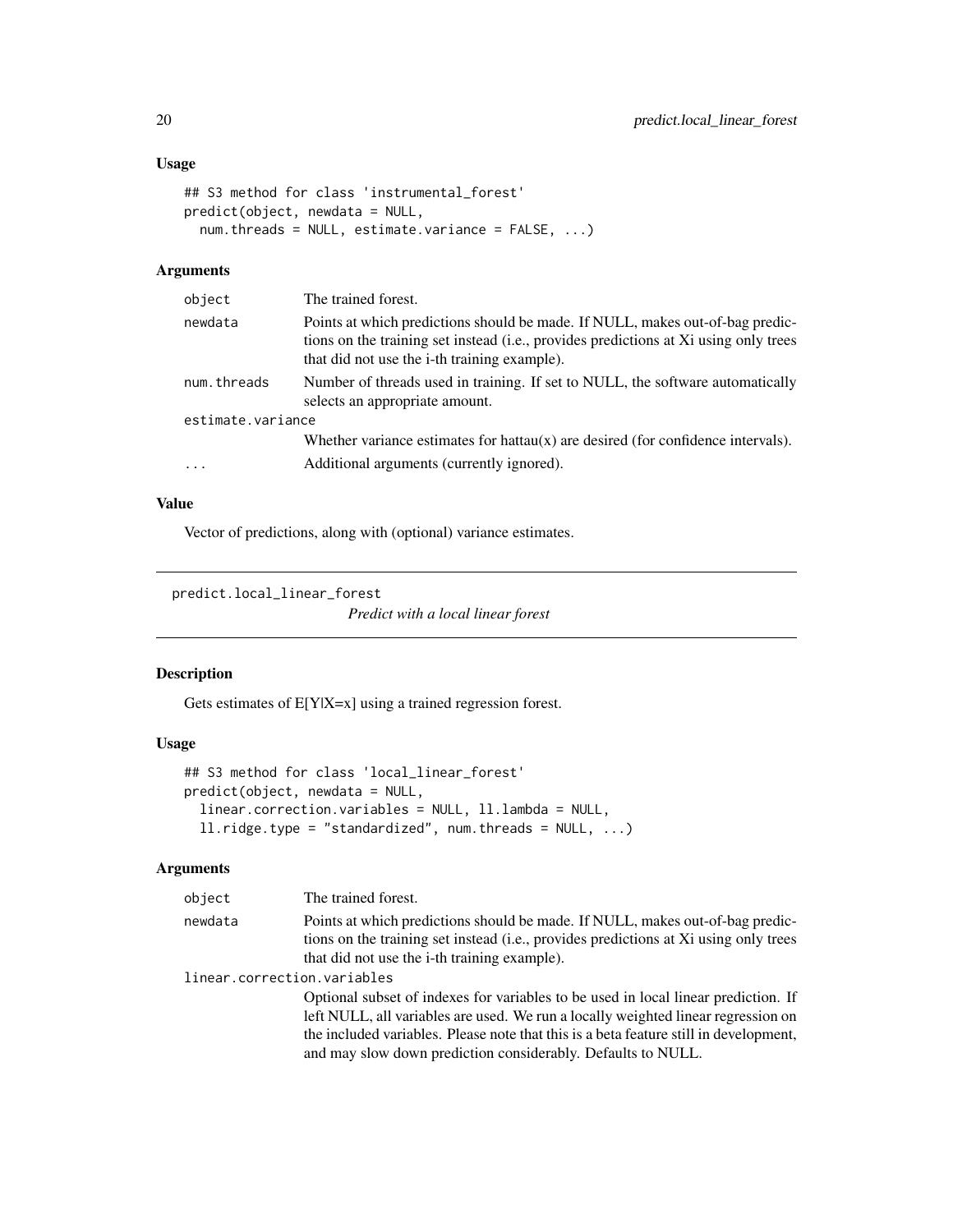# <span id="page-20-0"></span>predict.quantile\_forest 21

| ll.lambda     | Ridge penalty for local linear predictions                                                                              |
|---------------|-------------------------------------------------------------------------------------------------------------------------|
| 11.ridge.type | Option to standardize ridge penalty by covariance ("standardized"), or penalize<br>all covariates equally ("identity"). |
| num.threads   | Number of threads used in training. If set to NULL, the software automatically<br>selects an appropriate amount.        |
| $\ddotsc$     | Additional arguments (currently ignored).                                                                               |

#### Value

A vector of predictions.

#### Examples

```
## Not run:
# Train the forest.
n = 50; p = 5X = matrix(rnorm(n*p), n, p)Y = X[, 1] * <b>rnorm(n)</b>forest = local_{linear\_forest(X, Y)}# Predict using the forest.
X.test = matrix(0, 101, p)
```

```
X.test[, 1] = seq(-2, 2, length.out = 101)predictions = predict(forest, X.test)
```

```
# Predict on out-of-bag training samples.
predictions.oob = predict(forest)
```

```
## End(Not run)
```
predict.quantile\_forest

*Predict with a quantile forest*

# Description

Gets estimates of the conditional quantiles of Y given X using a trained forest.

#### Usage

```
## S3 method for class 'quantile_forest'
predict(object, newdata = NULL, quantiles = c(0.1,0.5, 0.9), num.threads = NULL, ...)
```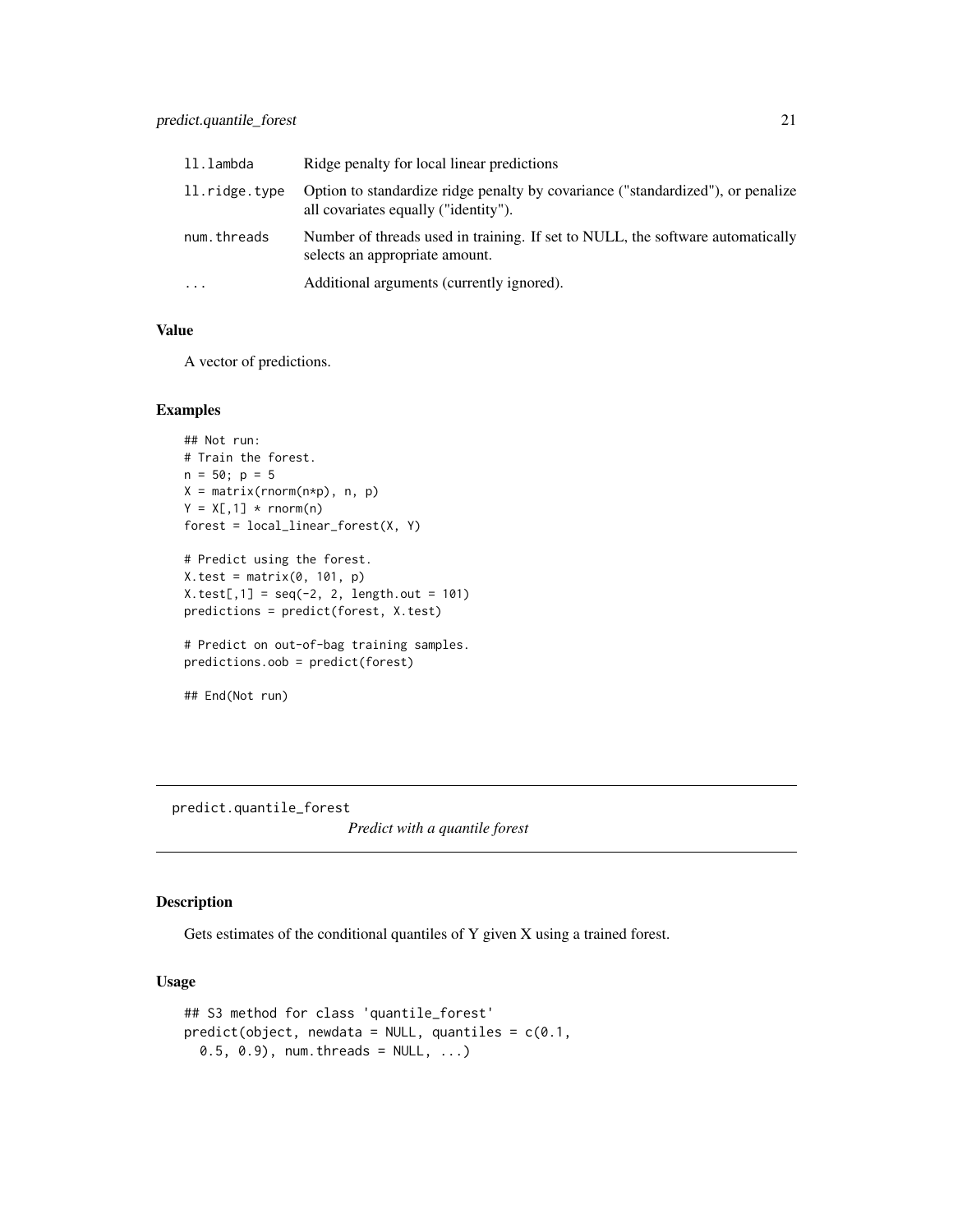#### <span id="page-21-0"></span>Arguments

| object      | The trained forest.                                                                                                                                                                                                   |
|-------------|-----------------------------------------------------------------------------------------------------------------------------------------------------------------------------------------------------------------------|
| newdata     | Points at which predictions should be made. If NULL, makes out-of-bag predic-<br>tions on the training set instead (i.e., provides predictions at Xi using only trees<br>that did not use the i-th training example). |
| quantiles   | Vector of quantiles at which estimates are required.                                                                                                                                                                  |
| num.threads | Number of threads used in training. If set to NULL, the software automatically<br>selects an appropriate amount.                                                                                                      |
| $\cdot$     | Additional arguments (currently ignored).                                                                                                                                                                             |

# Value

Predictions at each test point for each desired quantile.

# Examples

```
## Not run:
# Train a quantile forest.
n = 50; p = 10X = matrix(rnorm(n*p), n, p)Y = X[, 1] * <b>rnorm(n)</b>q.forest = quantile_forest(X, Y, quantiles=c(0.1, 0.5, 0.9))
# Predict on out-of-bag training samples.
q.pred = predict(q.forest)
# Predict using the forest.
X.test = matrix(0, 101, p)X.test[, 1] = seq(-2, 2, length.out = 101)q.pred = predict(q.forest, X.test)
## End(Not run)
```
predict.regression\_forest

*Predict with a regression forest*

#### Description

Gets estimates of E[Y|X=x] using a trained regression forest.

# Usage

```
## S3 method for class 'regression_forest'
predict(object, newdata = NULL,
  linear.correction.variables = NULL, ll.lambda = 0.01,
  tune.lambda = FALSE, lambda.path = NULL, ll.ridge.type = "standardized",
  num. threads = NULL, estimate.variance = FALSE, ...)
```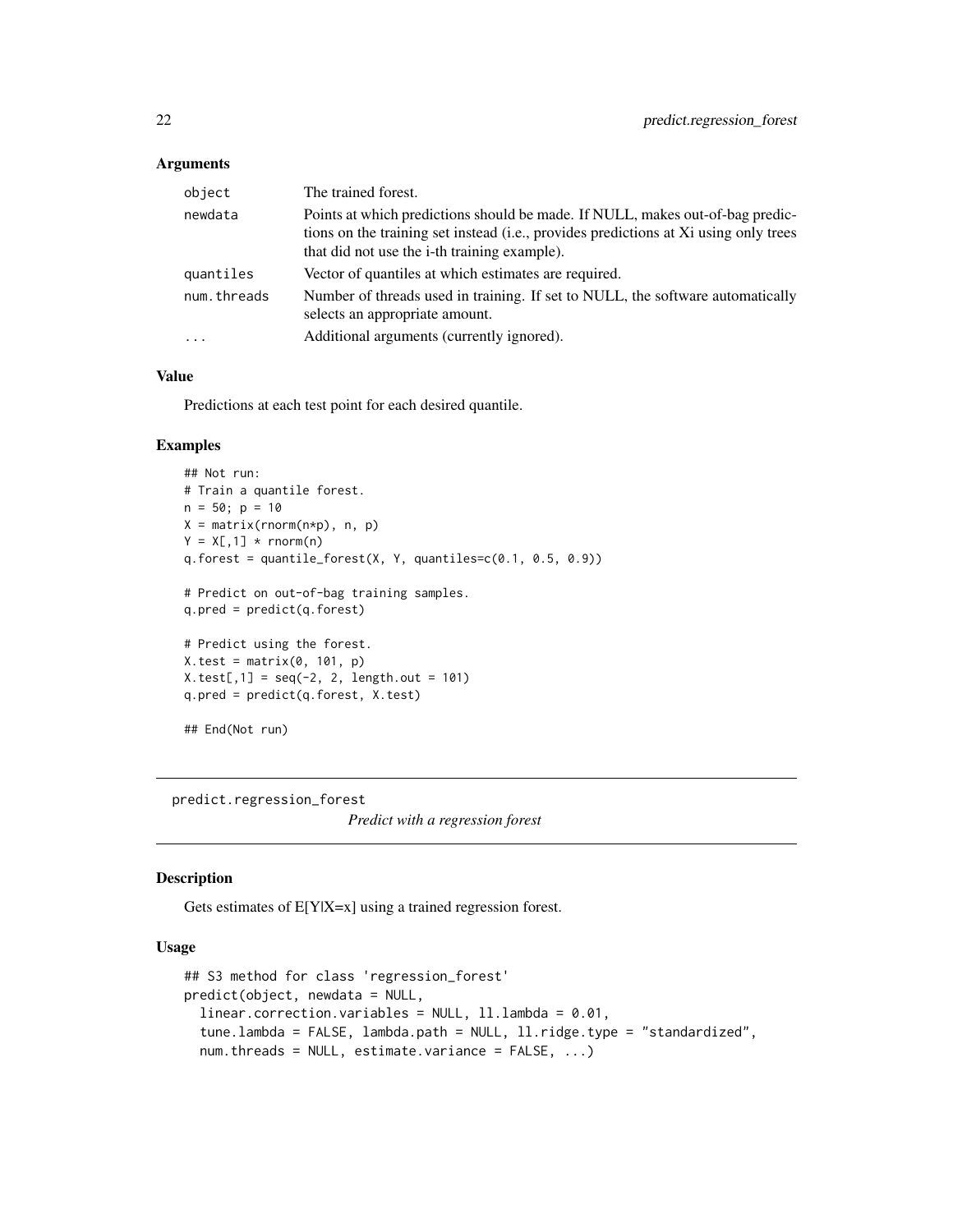#### Arguments

| object                      | The trained forest.                                                                                                                                                                                                                                                                                                                                |
|-----------------------------|----------------------------------------------------------------------------------------------------------------------------------------------------------------------------------------------------------------------------------------------------------------------------------------------------------------------------------------------------|
| newdata                     | Points at which predictions should be made. If NULL, makes out-of-bag predic-<br>tions on the training set instead (i.e., provides predictions at Xi using only trees<br>that did not use the i-th training example).                                                                                                                              |
| linear.correction.variables |                                                                                                                                                                                                                                                                                                                                                    |
|                             | Optional subset of indexes for variables to be used in local linear prediction. If<br>NULL, standard GRF prediction is used. Otherwise, we run a locally weighted<br>linear regression on the included variables. Please note that this is a beta feature<br>still in development, and may slow down prediction considerably. Defaults to<br>NULL. |
| 11.1ambda                   | Ridge penalty for local linear predictions                                                                                                                                                                                                                                                                                                         |
| tune.lambda                 | Optional self-tuning for ridge penalty lambda. Defaults to FALSE.                                                                                                                                                                                                                                                                                  |
| lambda.path                 | Optional list of lambdas to use for cross-validation, used if tune.lambda is TRUE.                                                                                                                                                                                                                                                                 |
| ll.ridge.type               | Option to standardize ridge penalty by covariance ("standardized"), or penalize<br>all covariates equally ("identity").                                                                                                                                                                                                                            |
| num.threads                 | Number of threads used in training. If set to NULL, the software automatically<br>selects an appropriate amount.                                                                                                                                                                                                                                   |
| estimate.variance           |                                                                                                                                                                                                                                                                                                                                                    |
|                             | Whether variance estimates for hattau $(x)$ are desired (for confidence intervals).                                                                                                                                                                                                                                                                |
| $\ddots$ .                  | Additional arguments (currently ignored).                                                                                                                                                                                                                                                                                                          |

# Value

A vector of predictions.

# Examples

```
## Not run:
# Train a standard regression forest.
n = 50; p = 10X = matrix(rnorm(n*p), n, p)Y = X[, 1] * <b>rnorm(n)</b>r.forest = regression_forest(X, Y)
# Predict using the forest.
X.test = matrix(0, 101, p)X.test[, 1] = seq(-2, 2, length.out = 101)r.pred = predict(r.forest, X.test)
# Predict on out-of-bag training samples.
r.pred = predict(r.forest)
# Predict with confidence intervals; growing more trees is now recommended.
r.forest = regression_forest(X, Y, num.trees = 100)
r.pred = predict(r.forest, X.test, estimate.variance = TRUE)
## End(Not run)
```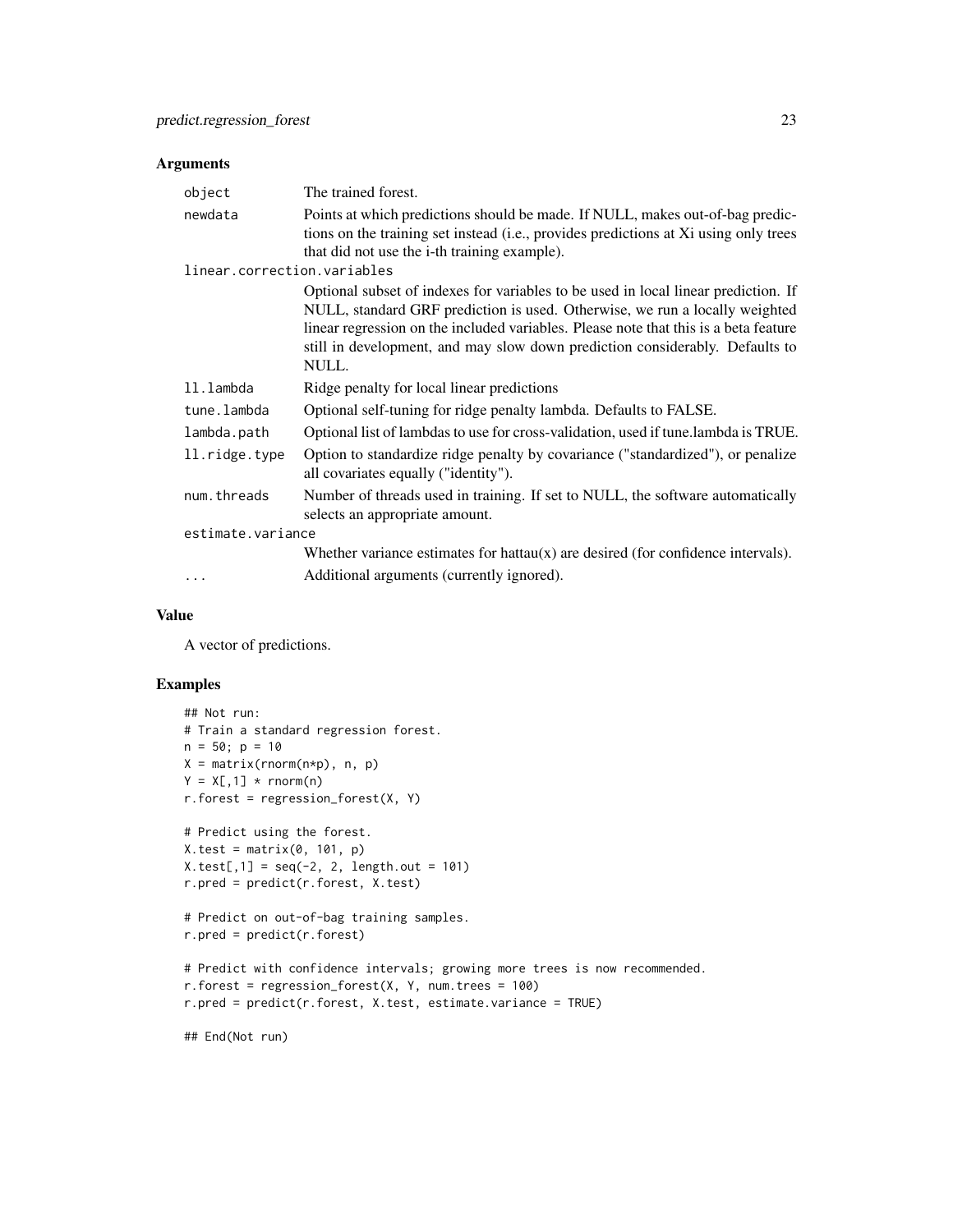<span id="page-23-0"></span>

# Description

Print a GRF forest object.

# Usage

```
## S3 method for class 'grf'
print(x, decay.event = 2, max.depth = 4, ...)
```
# Arguments

| X         | The tree to print.                                                              |
|-----------|---------------------------------------------------------------------------------|
|           | decay, exponent A tuning parameter that controls the importance of split depth. |
| max.depth | The maximum depth of splits to consider.                                        |
|           | Additional arguments (currently ignored).                                       |

print.grf\_tree *Print a GRF tree object.*

# Description

Print a GRF tree object.

# Usage

```
## S3 method for class 'grf_tree'
print(x, \ldots)
```

|         | The tree to print.                        |
|---------|-------------------------------------------|
| $\cdot$ | Additional arguments (currently ignored). |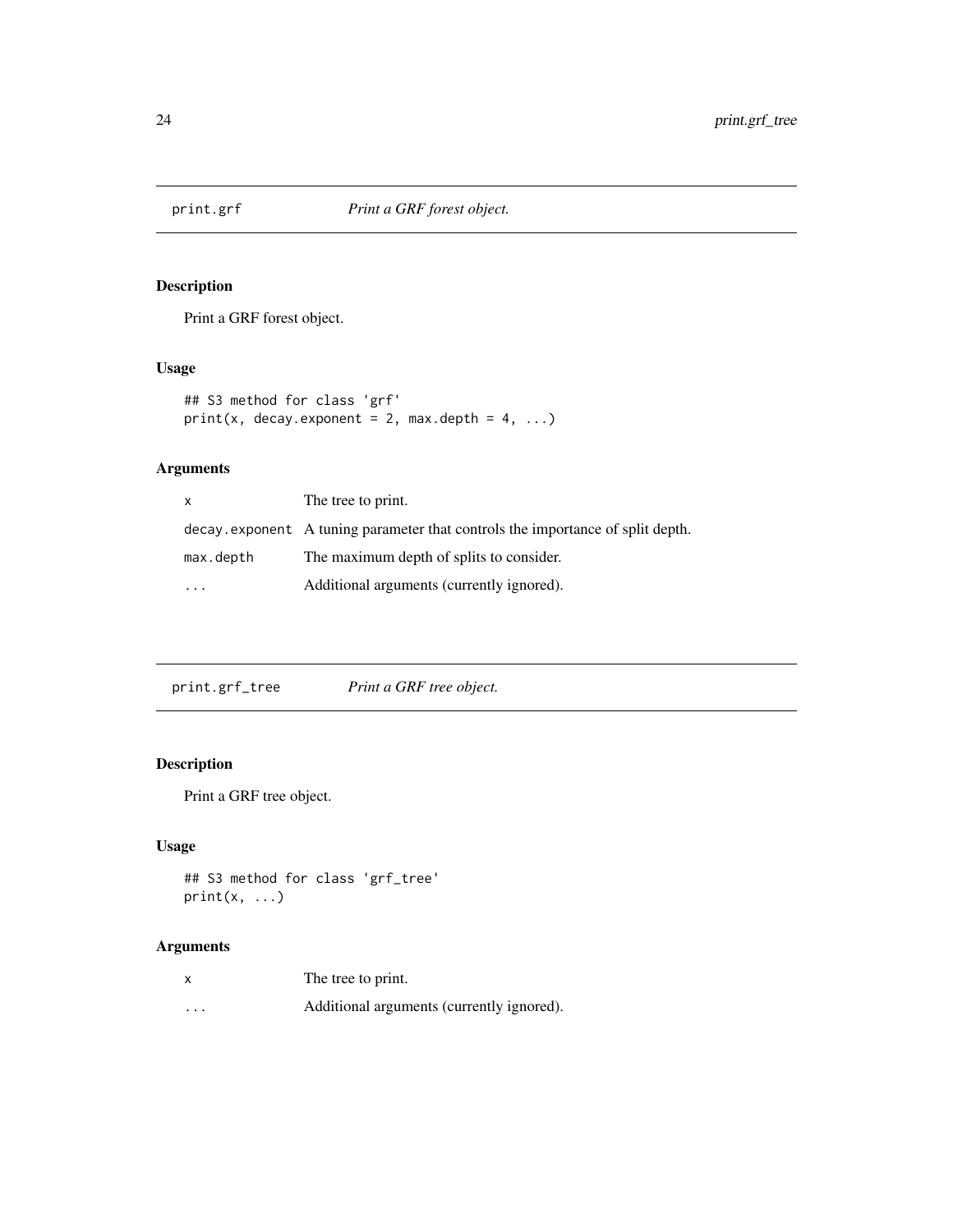# <span id="page-24-0"></span>Description

Trains a regression forest that can be used to estimate quantiles of the conditional distribution of Y given  $X = x$ .

# Usage

```
quantile_forest(X, Y, quantiles = c(0.1, 0.5, 0.9),
  regression.splitting = FALSE, sample.fraction = 0.5, mtry = NULL,
 num.trees = 2000, num.threads = NULL, min.node.size = NULL,
 honesty = TRUE, honesty.fraction = NULL, alpha = 0.05,
  imbalance.penalty = 0, seed = NULL, clusters = NULL,
  samples_per_cluster = NULL)
```

| χ                    | The covariates used in the quantile regression.                                                                                                                                                                                                                               |  |
|----------------------|-------------------------------------------------------------------------------------------------------------------------------------------------------------------------------------------------------------------------------------------------------------------------------|--|
| Y                    | The outcome.                                                                                                                                                                                                                                                                  |  |
| quantiles            | Vector of quantiles used to calibrate the forest.                                                                                                                                                                                                                             |  |
| regression.splitting |                                                                                                                                                                                                                                                                               |  |
|                      | Whether to use regression splits when growing trees instead of specialized splits<br>based on the quantiles (the default). Setting this flag to true corresponds to the<br>approach to quantile forests from Meinshausen (2006).                                              |  |
| sample.fraction      |                                                                                                                                                                                                                                                                               |  |
|                      | Fraction of the data used to build each tree. Note: If honesty = TRUE, these<br>subsamples will further be cut by a factor of honesty.fraction.                                                                                                                               |  |
| mtry                 | Number of variables tried for each split.                                                                                                                                                                                                                                     |  |
| num.trees            | Number of trees grown in the forest. Note: Getting accurate confidence intervals<br>generally requires more trees than getting accurate predictions.                                                                                                                          |  |
| num.threads          | Number of threads used in training. If set to NULL, the software automatically<br>selects an appropriate amount.                                                                                                                                                              |  |
| min.node.size        | A target for the minimum number of observations in each tree leaf. Note that<br>nodes with size smaller than min.node.size can occur, as in the original random-<br>Forest package.                                                                                           |  |
| honesty              | Whether to use honest splitting (i.e., sub-sample splitting).                                                                                                                                                                                                                 |  |
| honesty.fraction     |                                                                                                                                                                                                                                                                               |  |
|                      | The fraction of data that will be used for determining splits if honesty = TRUE.<br>Corresponds to set J1 in the notation of the paper. When using the defaults<br>(honesty $=$ TRUE and honesty. fraction $=$ NULL), half of the data will be used<br>for determining splits |  |
| alpha                | A tuning parameter that controls the maximum imbalance of a split.                                                                                                                                                                                                            |  |
|                      |                                                                                                                                                                                                                                                                               |  |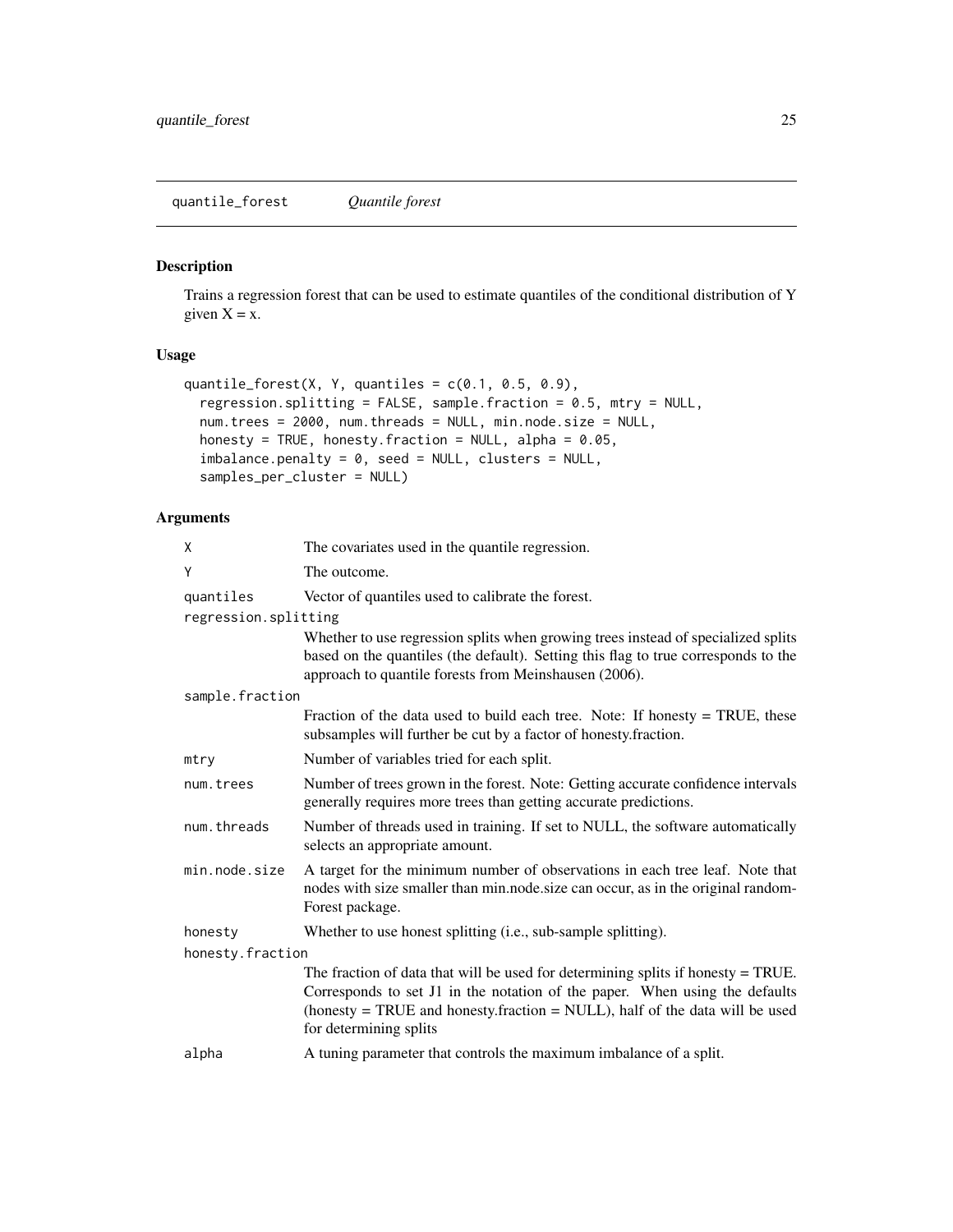<span id="page-25-0"></span>

| imbalance.penalty   |                                                                                                                                                                                                                                |  |
|---------------------|--------------------------------------------------------------------------------------------------------------------------------------------------------------------------------------------------------------------------------|--|
|                     | A tuning parameter that controls how harshly imbalanced splits are penalized.                                                                                                                                                  |  |
| seed                | The seed for the $C++$ random number generator.                                                                                                                                                                                |  |
| clusters            | Vector of integers or factors specifying which cluster each observation corre-<br>sponds to.                                                                                                                                   |  |
| samples_per_cluster |                                                                                                                                                                                                                                |  |
|                     | If sampling by cluster, the number of observations to be sampled from each<br>cluster. Must be less than the size of the smallest cluster. If set to NULL software<br>will set this value to the size of the smallest cluster. |  |

# Value

A trained quantile forest object.

#### Examples

```
## Not run:
# Generate data.
n = 50; p = 10X = matrix(rnorm(n*p), n, p)X.test = matrix(0, 101, p)X.test[, 1] = seq(-2, 2, length.out = 101)Y = X[, 1] * <b>rnorm(n)</b># Train a quantile forest.
q.forest = quantile_forest(X, Y, quantiles=c(0.1, 0.5, 0.9))
# Make predictions.
q.hat = predict(q.forest, X.test)
# Make predictions for different quantiles than those used in training.
q.hat = predict(q.forest, X.test, quantiles=c(0.1, 0.9))
# Train a quantile forest using regression splitting instead of quantile-based
# splits, emulating the approach in Meinshausen (2006).
meins.forest = quantile_forest(X, Y, regression.splitting=TRUE)
# Make predictions for the desired quantiles.
q.hat = predict(meins.forest, X.test, quantiles=c(0.1, 0.5, 0.9))
## End(Not run)
```
regression\_forest *Regression forest*

# Description

Trains a regression forest that can be used to estimate the conditional mean function  $mu(x) = E[Y|$  $X = x$ ]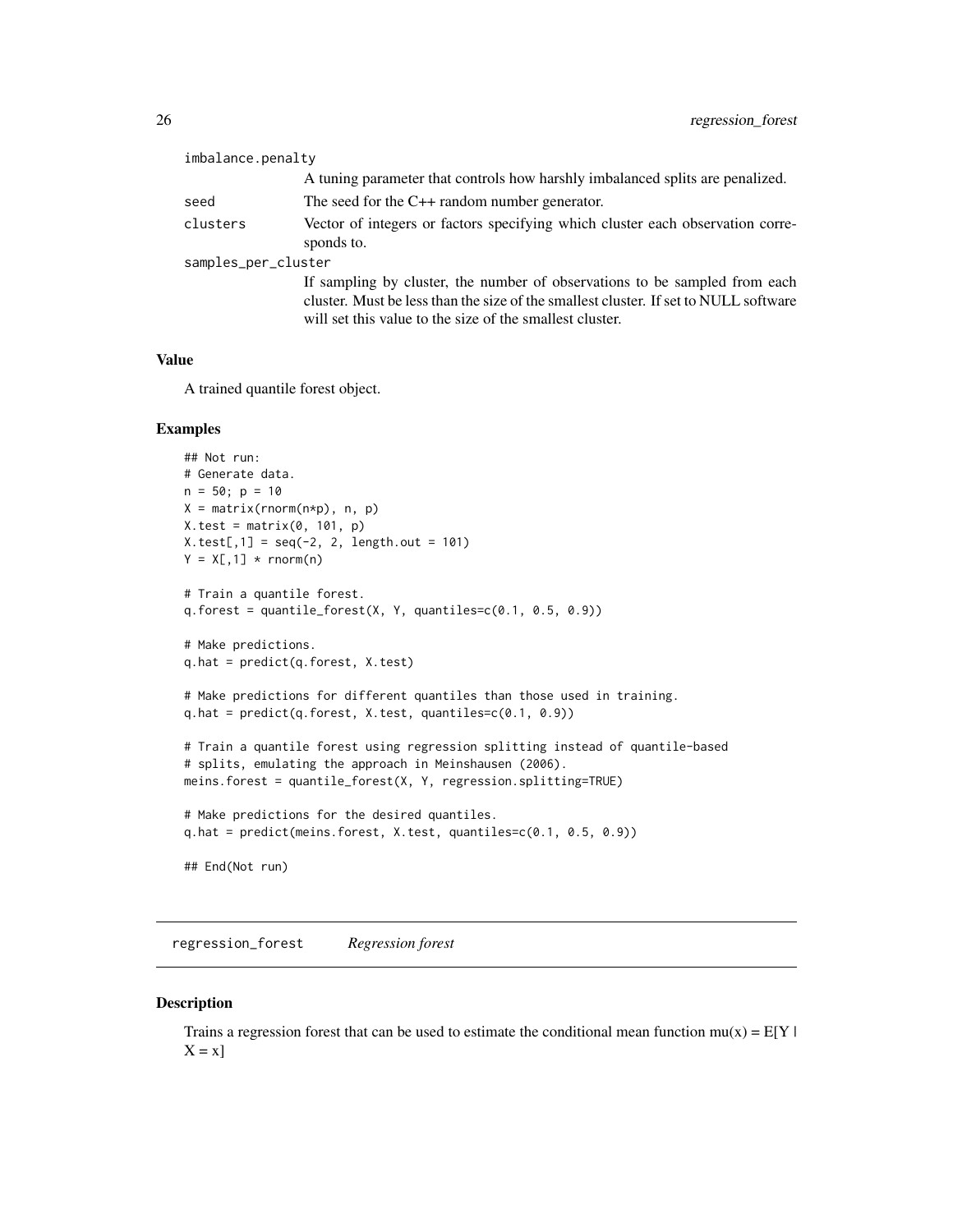# Usage

```
regression_forest(X, Y, sample.fraction = 0.5, mtry = NULL,
 num.trees = 2000, num.threads = NULL, min.node.size = NULL,
 honesty = TRUE, honesty.fraction = NULL, ci.group.size = 2,
 alpha = NULL, imbalance.penalty = NULL, compute.oob.predictions = TRUE,
 seed = NULL, clusters = NULL, samples_per_cluster = NULL,
 tune.parameters = FALSE, num.fit.trees = 10, num.fit.reps = 100,
 num.optimize.reps = 1000)
```

| χ                       | The covariates used in the regression.                                                                                                                                                                                                                                     |  |
|-------------------------|----------------------------------------------------------------------------------------------------------------------------------------------------------------------------------------------------------------------------------------------------------------------------|--|
| Y                       | The outcome.                                                                                                                                                                                                                                                               |  |
| sample.fraction         |                                                                                                                                                                                                                                                                            |  |
|                         | Fraction of the data used to build each tree. Note: If honesty $=$ TRUE, these<br>subsamples will further be cut by a factor of honesty.fraction.                                                                                                                          |  |
| mtry                    | Number of variables tried for each split.                                                                                                                                                                                                                                  |  |
| num.trees               | Number of trees grown in the forest. Note: Getting accurate confidence intervals<br>generally requires more trees than getting accurate predictions.                                                                                                                       |  |
| num.threads             | Number of threads used in training. If set to NULL, the software automatically<br>selects an appropriate amount.                                                                                                                                                           |  |
| min.node.size           | A target for the minimum number of observations in each tree leaf. Note that<br>nodes with size smaller than min.node.size can occur, as in the original random-<br>Forest package.                                                                                        |  |
| honesty                 | Whether to use honest splitting (i.e., sub-sample splitting).                                                                                                                                                                                                              |  |
| honesty.fraction        |                                                                                                                                                                                                                                                                            |  |
|                         | The fraction of data that will be used for determining splits if honesty $=$ TRUE.<br>Corresponds to set J1 in the notation of the paper. When using the defaults<br>(honesty = TRUE and honesty.fraction = NULL), half of the data will be used<br>for determining splits |  |
| ci.group.size           | The forest will grow ci.group.size trees on each subsample. In order to provide<br>confidence intervals, ci.group.size must be at least 2.                                                                                                                                 |  |
| alpha                   | A tuning parameter that controls the maximum imbalance of a split.                                                                                                                                                                                                         |  |
| imbalance.penalty       |                                                                                                                                                                                                                                                                            |  |
|                         | A tuning parameter that controls how harshly imbalanced splits are penalized.                                                                                                                                                                                              |  |
| compute.oob.predictions |                                                                                                                                                                                                                                                                            |  |
|                         | Whether OOB predictions on training set should be precomputed.                                                                                                                                                                                                             |  |
| seed                    | The seed for the $C++$ random number generator.                                                                                                                                                                                                                            |  |
| clusters                | Vector of integers or factors specifying which cluster each observation corre-<br>sponds to.                                                                                                                                                                               |  |
| samples_per_cluster     |                                                                                                                                                                                                                                                                            |  |
|                         | If sampling by cluster, the number of observations to be sampled from each<br>cluster. Must be less than the size of the smallest cluster. If set to NULL software<br>will set this value to the size of the smallest cluster.                                             |  |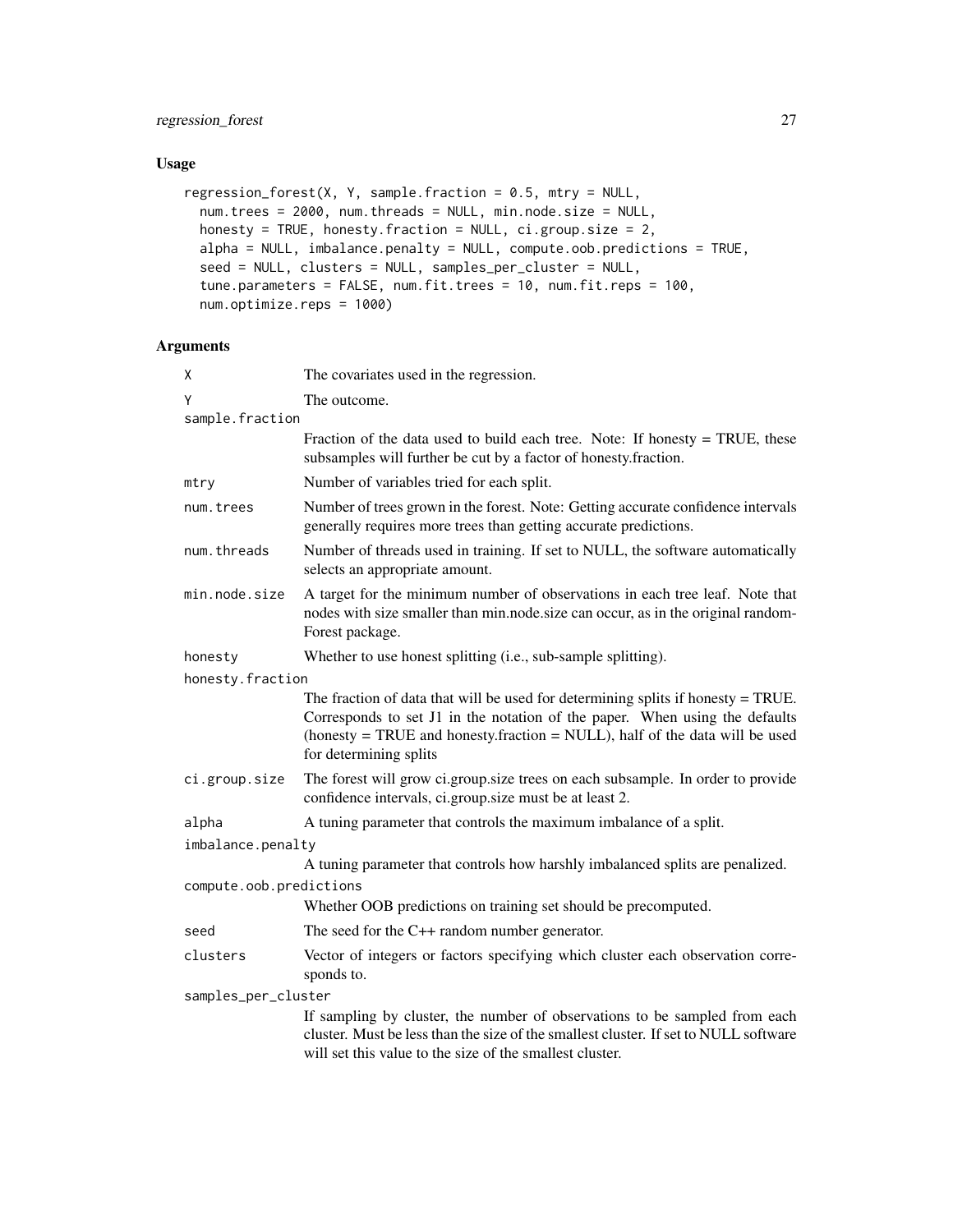<span id="page-27-0"></span>

| tune.parameters   |                                                                                                            |  |
|-------------------|------------------------------------------------------------------------------------------------------------|--|
|                   | If true, NULL parameters are tuned by cross-validation; if false NULL parame-<br>ters are set to defaults. |  |
| num.fit.trees     | The number of trees in each 'mini forest' used to fit the tuning model.                                    |  |
| num.fit.reps      | The number of forests used to fit the tuning model.                                                        |  |
| num.optimize.reps |                                                                                                            |  |
|                   | The number of random parameter values considered when using the model to<br>select the optimal parameters. |  |

#### Value

A trained regression forest object.

#### Examples

```
## Not run:
# Train a standard regression forest.
n = 50; p = 10X = matrix(rnorm(n*p), n, p)Y = X[, 1] * <b>rnorm(n)</b>r.forest = regression_forest(X, Y)# Predict using the forest.
X.test = matrix(0, 101, p)X.test[, 1] = seq(-2, 2, length.out = 101)r.pred = predict(r.forest, X.test)
# Predict on out-of-bag training samples.
r.pred = predict(r.forest)
# Predict with confidence intervals; growing more trees is now recommended.
r.forest = regression_forest(X, Y, num.trees = 100)r.pred = predict(r.forest, X.test, estimate.variance = TRUE)
## End(Not run)
```
split\_frequencies *Calculate which features the forest split on at each depth.*

#### Description

Calculate which features the forest split on at each depth.

# Usage

split\_frequencies(forest, max.depth = 4)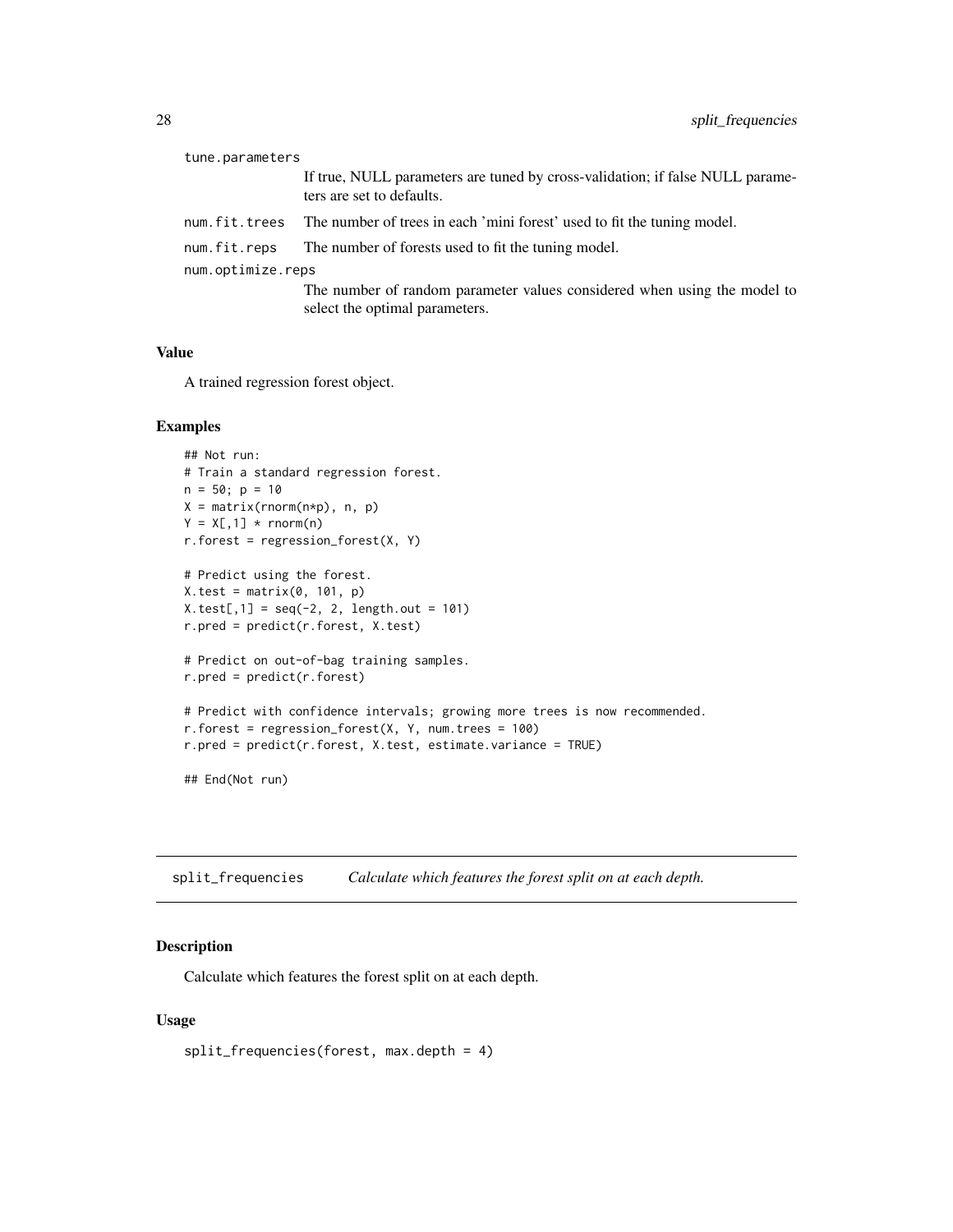# <span id="page-28-0"></span>test\_calibration 29

#### **Arguments**

| forest    | The trained forest.                  |
|-----------|--------------------------------------|
| max.depth | Maximum depth of splits to consider. |

# Value

A matrix of split depth by feature index, where each value is the number of times the feature was split on at that depth.

#### Examples

```
## Not run:
# Train a quantile forest.
n = 50; p = 10X = matrix(rnorm(n*p), n, p)Y = X[, 1] * <b>rnorm(n)</b>q. forest = quantile_forest(X, Y, quantiles=c(0.1, 0.5, 0.9))
# Calculate the split frequencies for this forest.
split_frequencies(q.forest)
## End(Not run)
```

| test calibration | Omnibus evaluation of the quality of the random forest estimates via |
|------------------|----------------------------------------------------------------------|
|                  | <i>calibration.</i>                                                  |

# Description

Test calibration of the forest. Computes the best linear fit of the target estimand using the forest prediction (on held-out data) as well as the mean forest prediction as the sole two regressors. A coefficient of 1 for 'mean.forest.prediction' suggests that the mean forest prediction is correct, whereas a coefficient of 1 for 'differential.forest.prediction' additionally suggests that the forest has captured heterogeneity in the underlying signal. The p-value of the 'differential.forest.prediction' coefficient also acts as an omnibus test for the presence of heterogeneity: If the coefficient is significantly different from 0, then we can reject the null of no heterogeneity.

#### Usage

test\_calibration(forest)

# Arguments

forest The trained forest.

# Value

A heteroskedasticity-consistent test of calibration.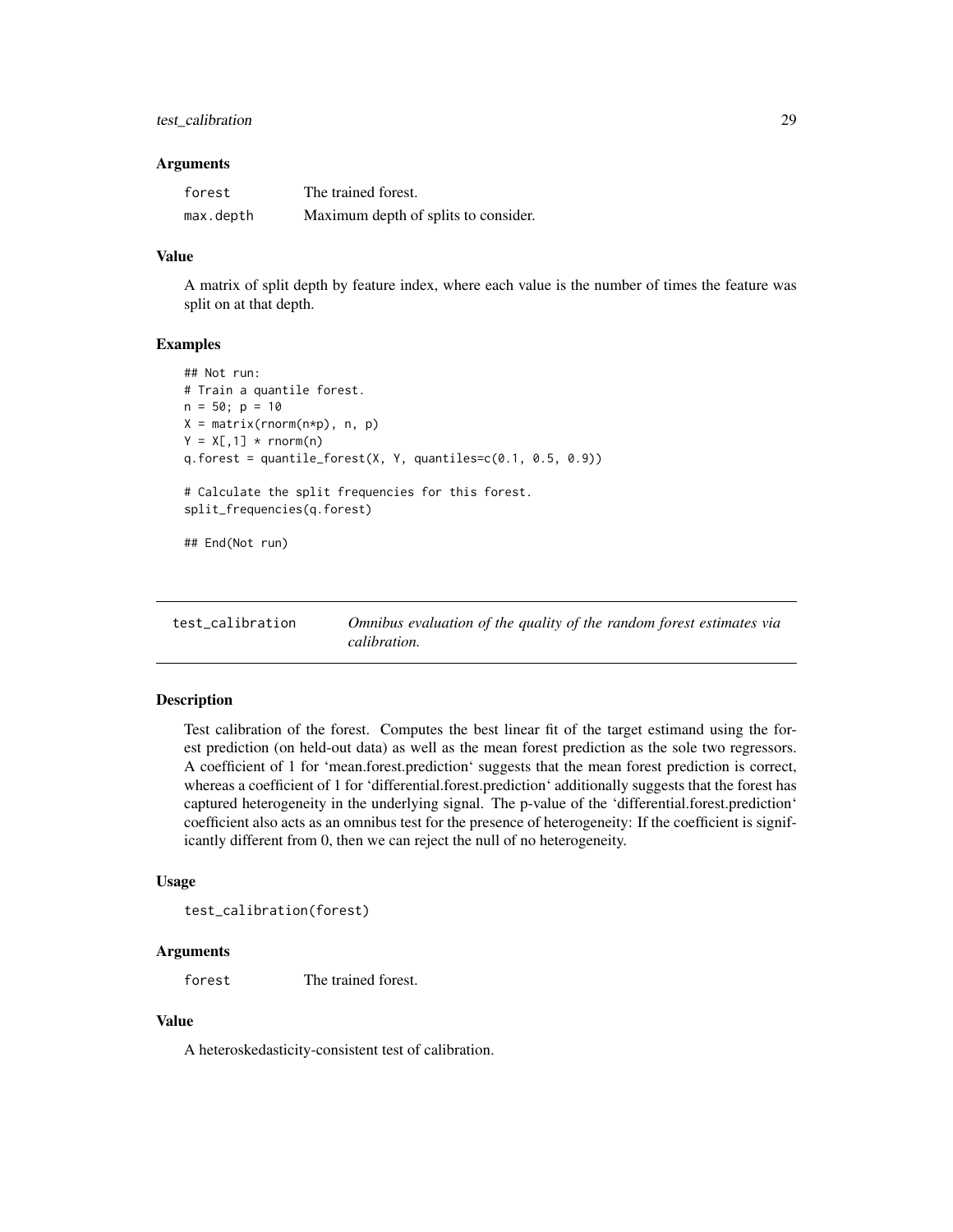#### References

Chernozhukov, Victor, Mert Demirer, Esther Duflo, and Ivan Fernandez-Val. "Generic Machine Learning Inference on Heterogenous Treatment Effects in Randomized Experiments." arXiv preprint arXiv:1712.04802 (2017).

# Examples

```
## Not run:
n = 800; p = 5X = matrix(rnorm(n*p), n, p)W = \text{rbinom}(n, 1, 0.25 + 0.5 \times (X[, 1] > 0)Y = pmax(X[, 1], 0) * W + X[, 2] + pmin(X[, 3], 0) + rnorm(n)forest = causal_forest(X, Y, W)test_calibration(forest)
## End(Not run)
```
tune\_causal\_forest *Causal forest tuning*

#### Description

Finds the optimal parameters to be used in training a regression forest. This method currently tunes over min.node.size, mtry, sample.fraction, alpha, and imbalance.penalty. Please see the method 'causal\_forest' for a description of the standard causal forest parameters. Note that if fixed values can be supplied for any of the parameters mentioned above, and in that case, that parameter will not be tuned. For example, if this method is called with min.node.size  $= 10$  and alpha  $= 0.7$ , then those parameter values will be treated as fixed, and only sample.fraction and imbalance.penalty will be tuned.

#### Usage

```
tune\_causal_forest(X, Y, W, num.fit.trees = 200, num.fit.reps = 50,num.optimize.reps = 1000, min.node.size = NULL, sample.fraction = 0.5,
 mtry = NULL, alpha = NULL, imbalance.penalty = NULL,
 stabilize.splits = TRUE, num.threads = NULL, honesty = TRUE,
 honesty.fraction = NULL, seed = NULL, clusters = NULL,
 samples_per_cluster = NULL)
```

|   | The covariates used in the causal regression.                                           |
|---|-----------------------------------------------------------------------------------------|
|   | The outcome.                                                                            |
| W | The treatment assignment (may be binary or real).                                       |
|   | num. fit. trees The number of trees in each 'mini forest' used to fit the tuning model. |

<span id="page-29-0"></span>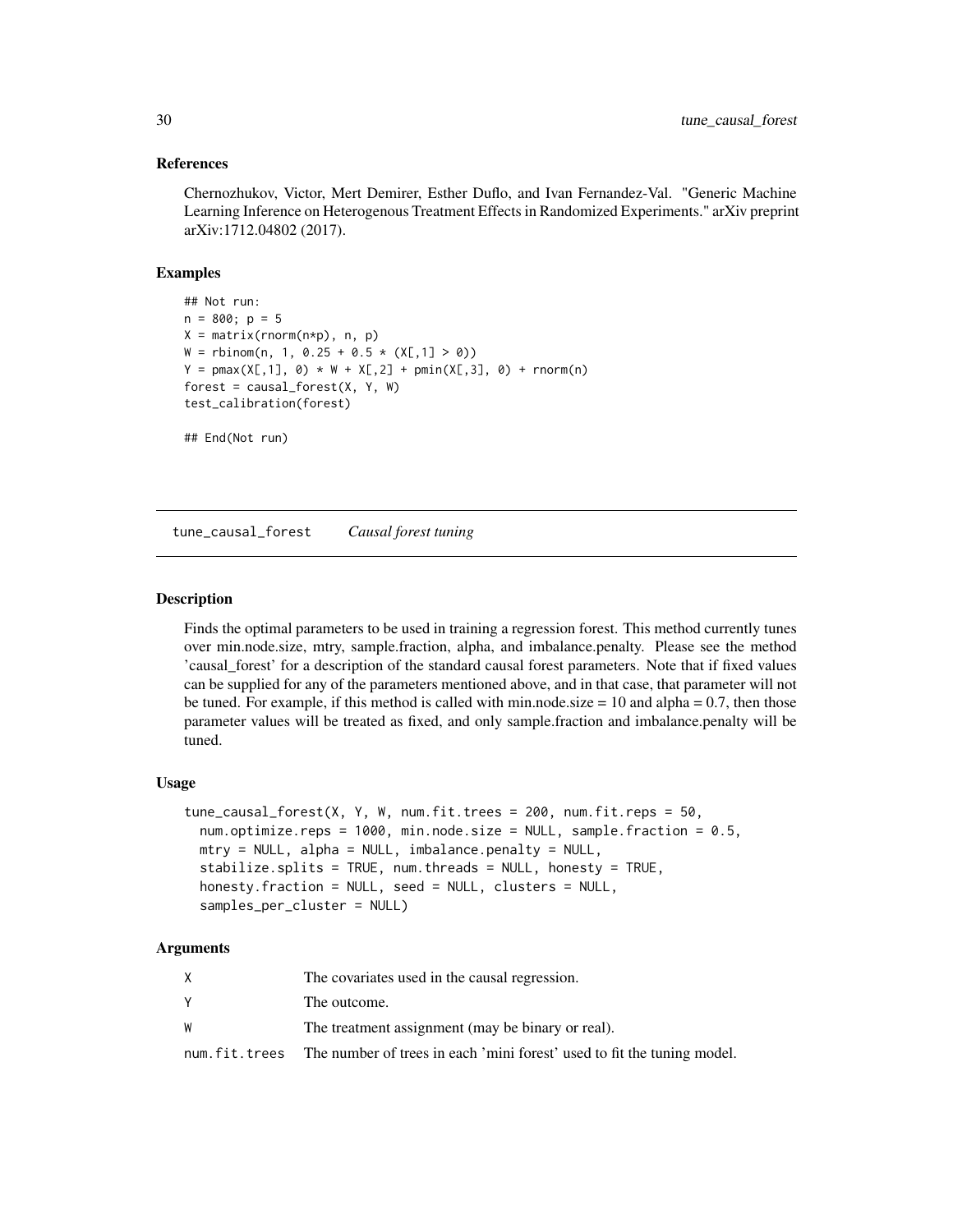| num.fit.reps        | The number of forests used to fit the tuning model.                                                                                                                                                                                                                        |  |
|---------------------|----------------------------------------------------------------------------------------------------------------------------------------------------------------------------------------------------------------------------------------------------------------------------|--|
| num.optimize.reps   |                                                                                                                                                                                                                                                                            |  |
|                     | The number of random parameter values considered when using the model to<br>select the optimal parameters.                                                                                                                                                                 |  |
| min.node.size       | A target for the minimum number of observations in each tree leaf. Note that<br>nodes with size smaller than min.node.size can occur, as in the original random-<br>Forest package.                                                                                        |  |
| sample.fraction     |                                                                                                                                                                                                                                                                            |  |
|                     | Fraction of the data used to build each tree. Note: If honesty $=$ TRUE, these<br>subsamples will further be cut by a factor of honesty.fraction.                                                                                                                          |  |
| mtry                | Number of variables tried for each split.                                                                                                                                                                                                                                  |  |
| alpha               | A tuning parameter that controls the maximum imbalance of a split.                                                                                                                                                                                                         |  |
| imbalance.penalty   |                                                                                                                                                                                                                                                                            |  |
|                     | A tuning parameter that controls how harshly imbalanced splits are penalized.                                                                                                                                                                                              |  |
| stabilize.splits    |                                                                                                                                                                                                                                                                            |  |
|                     | Whether or not the treatment should be taken into account when determining the<br>imbalance of a split (experimental).                                                                                                                                                     |  |
| num.threads         | Number of threads used in training. If set to NULL, the software automatically<br>selects an appropriate amount.                                                                                                                                                           |  |
| honesty             | Whether to use honest splitting (i.e., sub-sample splitting).                                                                                                                                                                                                              |  |
| honesty.fraction    |                                                                                                                                                                                                                                                                            |  |
|                     | The fraction of data that will be used for determining splits if honesty $=$ TRUE.<br>Corresponds to set J1 in the notation of the paper. When using the defaults<br>(honesty = TRUE and honesty.fraction = NULL), half of the data will be used<br>for determining splits |  |
| seed                | The seed of the $C++$ random number generator.                                                                                                                                                                                                                             |  |
| clusters            | Vector of integers or factors specifying which cluster each observation corre-<br>sponds to.                                                                                                                                                                               |  |
| samples_per_cluster |                                                                                                                                                                                                                                                                            |  |
|                     | If sampling by cluster, the number of observations to be sampled from each<br>cluster. Must be less than the size of the smallest cluster. If set to NULL software<br>will set this value to the size of the smallest cluster.#'                                           |  |

# Value

A list consisting of the optimal parameter values ('params') along with their debiased error ('error').

# Examples

```
## Not run:
# Find the optimal tuning parameters.
n = 50; p = 10X = matrix(rnorm(n*p), n, p)W = rbinom(n, 1, 0.5)Y = pmax(X[, 1], 0) * W + X[, 2] + pmin(X[, 3], 0) + rnorm(n)params = tune_causal_forest(X, Y, W)$params
```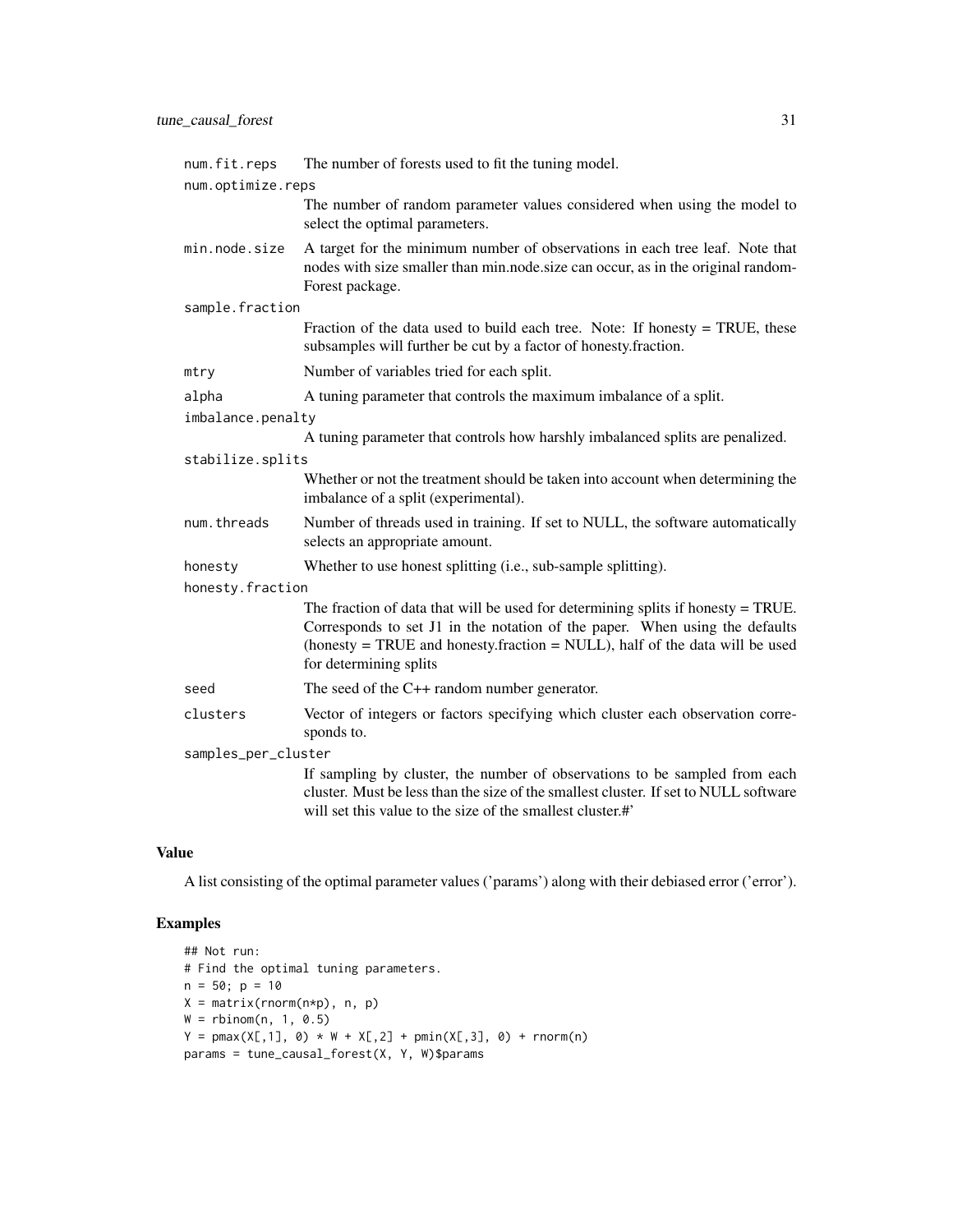```
# Use these parameters to train a regression forest.
tuned.forest = causal_forest(X, Y, W, num.trees = 1000,
   min.node.size = as.numeric(params["min.node.size"]),
   sample.fraction = as.numeric(params["sample.fraction"]),
   mtry = as.numeric(params["mtry"]),
   alpha = as.numeric(params["alpha"]),
    imbalance.penalty = as.numeric(params["imbalance.penalty"])
```
## End(Not run)

tune\_local\_linear\_forest

*Local linear forest tuning*

#### Description

Finds the optimal ridge penalty for local linear prediction.

#### Usage

```
tune_local_linear_forest(forest, linear.correction.variables = NULL,
 use.unweighted.penalty = TRUE, num.threads = NULL, lambda.path = NULL)
```
# Arguments

| forest                      | The forest used for prediction.                                                                                  |
|-----------------------------|------------------------------------------------------------------------------------------------------------------|
| linear.correction.variables |                                                                                                                  |
|                             | Variables to use for local linear prediction. If left null, all variables are used.                              |
| use.unweighted.penalty      |                                                                                                                  |
|                             | Optional parameter to adjust ridge regression standardization.                                                   |
| num.threads                 | Number of threads used in training. If set to NULL, the software automatically<br>selects an appropriate amount. |
| lambda.path                 | Optional list of lambdas to use for cross-validation.                                                            |

#### Value

A list of lambdas tried, corresponding errors, and optimal ridge penalty lambda.

# Examples

```
## Not run:
# Find the optimal tuning parameters.
n = 500; p = 10X = matrix(rnorm(n*p), n, p)Y = X[, 1] * <b>rnorm(n)</b>forest = regression_fonest(X,Y)
```
<span id="page-31-0"></span>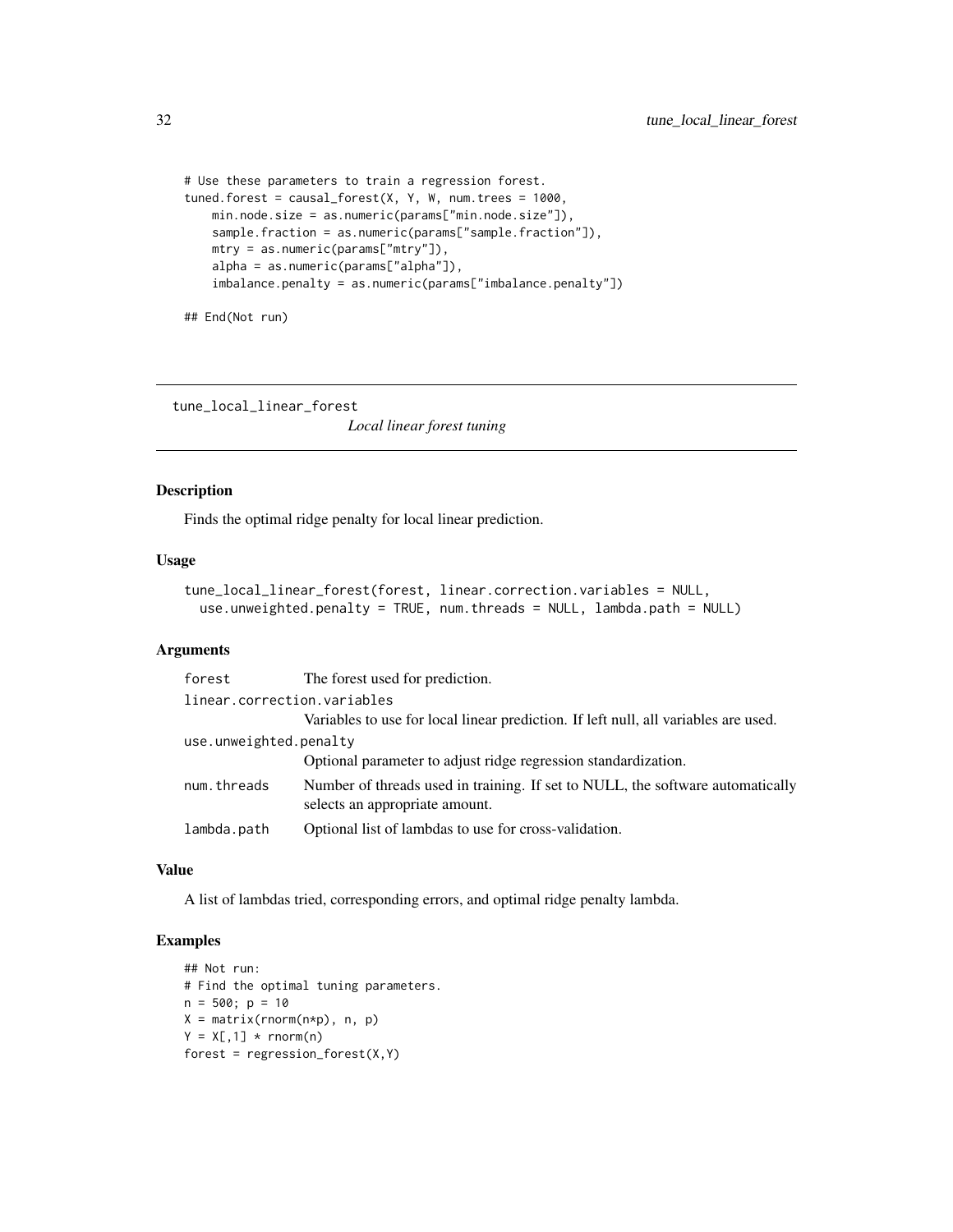```
tuned.lambda = tune_local_linear_forest(forest)
# Use this parameter to predict from a local linear forest.
predictions = predict(forest, linear.correction.variables = 1:p, lambda = tuned.lambda)
## End(Not run)
```
tune\_regression\_forest

*Regression forest tuning*

# Description

Finds the optimal parameters to be used in training a regression forest. This method currently tunes over min.node.size, mtry, sample.fraction, alpha, and imbalance.penalty. Please see the method 'regression\_forest' for a description of the standard forest parameters. Note that if fixed values can be supplied for any of the parameters mentioned above, and in that case, that parameter will not be tuned. For example, if this method is called with min.node.size  $= 10$  and alpha  $= 0.7$ , then those parameter values will be treated as fixed, and only sample.fraction and imbalance.penalty will be tuned.

#### Usage

```
tune_regression_forest(X, Y, num.fit.trees = 10, num.fit.reps = 100,
 num.optimize.reps = 1000, min.node.size = NULL, sample.fraction = 0.5,
 mtry = NULL, alpha = NULL, imbalance.penalty = NULL,
 num.threads = NULL, honesty = TRUE, honesty.fraction = NULL,
  seed = NULL, clusters = NULL, samples_per_cluster = NULL)
```

| Χ                 | The covariates used in the regression.                                                                                                                                              |  |
|-------------------|-------------------------------------------------------------------------------------------------------------------------------------------------------------------------------------|--|
| Υ                 | The outcome.                                                                                                                                                                        |  |
| num.fit.trees     | The number of trees in each 'mini forest' used to fit the tuning model.                                                                                                             |  |
| num.fit.reps      | The number of forests used to fit the tuning model.                                                                                                                                 |  |
| num.optimize.reps |                                                                                                                                                                                     |  |
|                   | The number of random parameter values considered when using the model to<br>select the optimal parameters.                                                                          |  |
| min.node.size     | A target for the minimum number of observations in each tree leaf. Note that<br>nodes with size smaller than min.node.size can occur, as in the original random-<br>Forest package. |  |
| sample.fraction   |                                                                                                                                                                                     |  |
|                   | Fraction of the data used to build each tree. Note: If honesty $=$ TRUE, these<br>subsamples will further be cut by a factor of honesty fraction.                                   |  |
| mtry              | Number of variables tried for each split.                                                                                                                                           |  |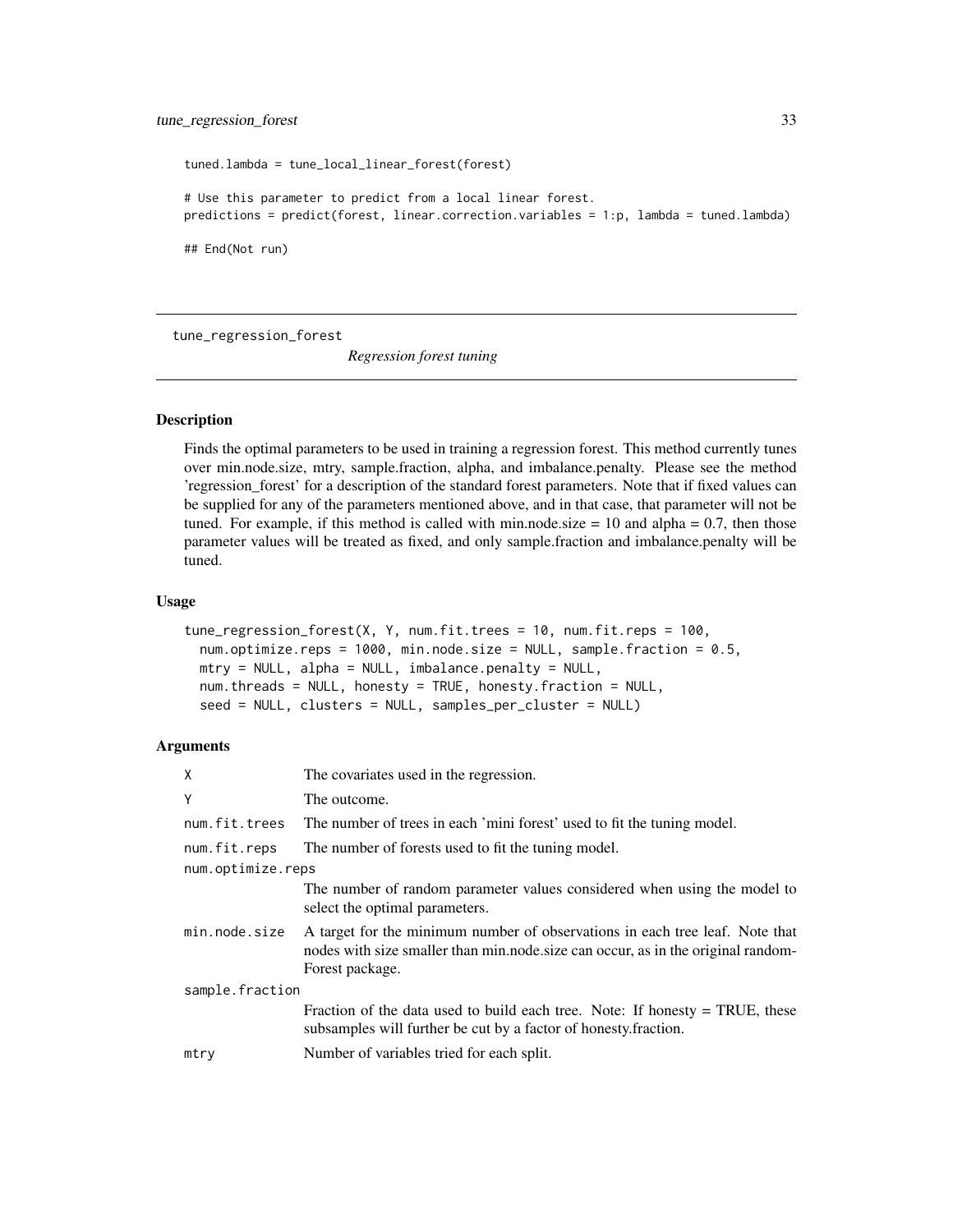| alpha               | A tuning parameter that controls the maximum imbalance of a split.                                                                                                                                                                                                          |  |
|---------------------|-----------------------------------------------------------------------------------------------------------------------------------------------------------------------------------------------------------------------------------------------------------------------------|--|
| imbalance.penalty   | A tuning parameter that controls how harshly imbalanced splits are penalized.                                                                                                                                                                                               |  |
| num.threads         | Number of threads used in training. If set to NULL, the software automatically<br>selects an appropriate amount.                                                                                                                                                            |  |
| honesty             | Whether or not honest splitting (i.e., sub-sample splitting) should be used.                                                                                                                                                                                                |  |
| honesty.fraction    | The fraction of data that will be used for determining splits if honesty $=$ TRUE.<br>Corresponds to set J1 in the notation of the paper. When using the defaults<br>(honesty = TRUE and honesty, fraction = NULL), half of the data will be used<br>for determining splits |  |
| seed                | The seed for the $C++$ random number generator.                                                                                                                                                                                                                             |  |
| clusters            | Vector of integers or factors specifying which cluster each observation corre-<br>sponds to.                                                                                                                                                                                |  |
| samples_per_cluster |                                                                                                                                                                                                                                                                             |  |
|                     | If sampling by cluster, the number of observations to be sampled from each<br>cluster. Must be less than the size of the smallest cluster. If set to NULL software<br>will set this value to the size of the smallest cluster.                                              |  |

#### Value

A list consisting of the optimal parameter values ('params') along with their debiased error ('error').

# Examples

```
## Not run:
# Find the optimal tuning parameters.
n = 500; p = 10X = matrix(rnorm(n*p), n, p)Y = X[, 1] * <b>rnorm(n)</b>params = tune_regression_forest(X, Y)$params
# Use these parameters to train a regression forest.
tuned.forest = regression_forest(X, Y, num.trees = 1000,
    min.node.size = as.numeric(params["min.node.size"]),
    sample.fraction = as.numeric(params["sample.fraction"]),
    mtry = as.numeric(params["mtry"]),
    alpha = as.numeric(params["alpha"]),
    imbalance.penalty = as.numeric(params["imbalance.penalty"]))
```
## End(Not run)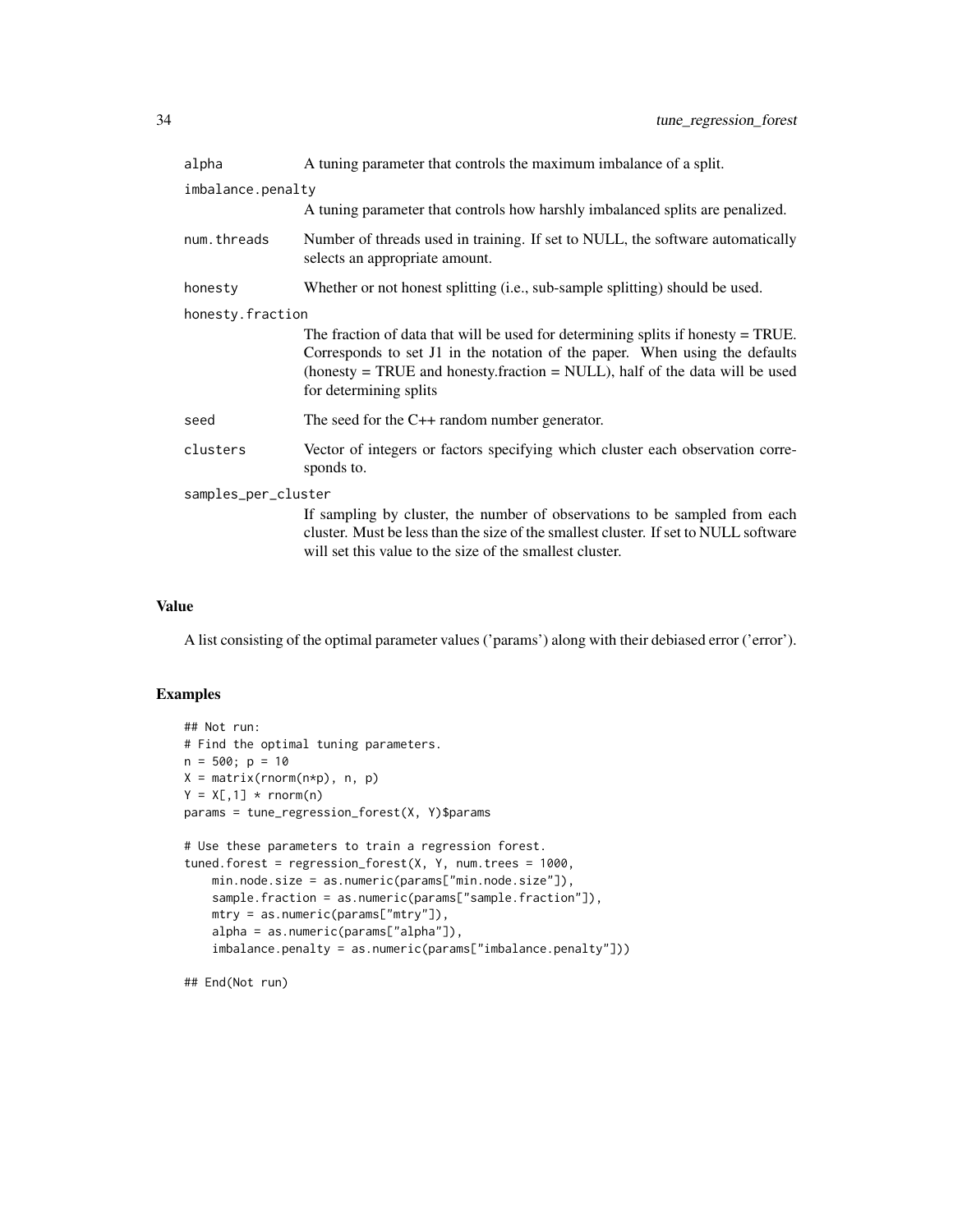<span id="page-34-0"></span>variable\_importance *Calculate a simple measure of 'importance' for each feature.*

# Description

Calculate a simple measure of 'importance' for each feature.

# Usage

```
variable_importance(forest, decay.exponent = 2, max.depth = 4)
```
# Arguments

| forest    | The trained forest.                                                            |
|-----------|--------------------------------------------------------------------------------|
|           | decay exponent A tuning parameter that controls the importance of split depth. |
| max.depth | Maximum depth of splits to consider.                                           |

# Value

A list specifying an 'importance value' for each feature.

# Examples

```
## Not run:
# Train a quantile forest.
n = 50; p = 10X = matrix(rnorm(n*p), n, p)Y = X[, 1] * <b>rnorm(n)</b>q.forest = quantile_forest(X, Y, quantiles=c(0.1, 0.5, 0.9))
# Calculate the 'importance' of each feature.
variable_importance(q.forest)
```
## End(Not run)